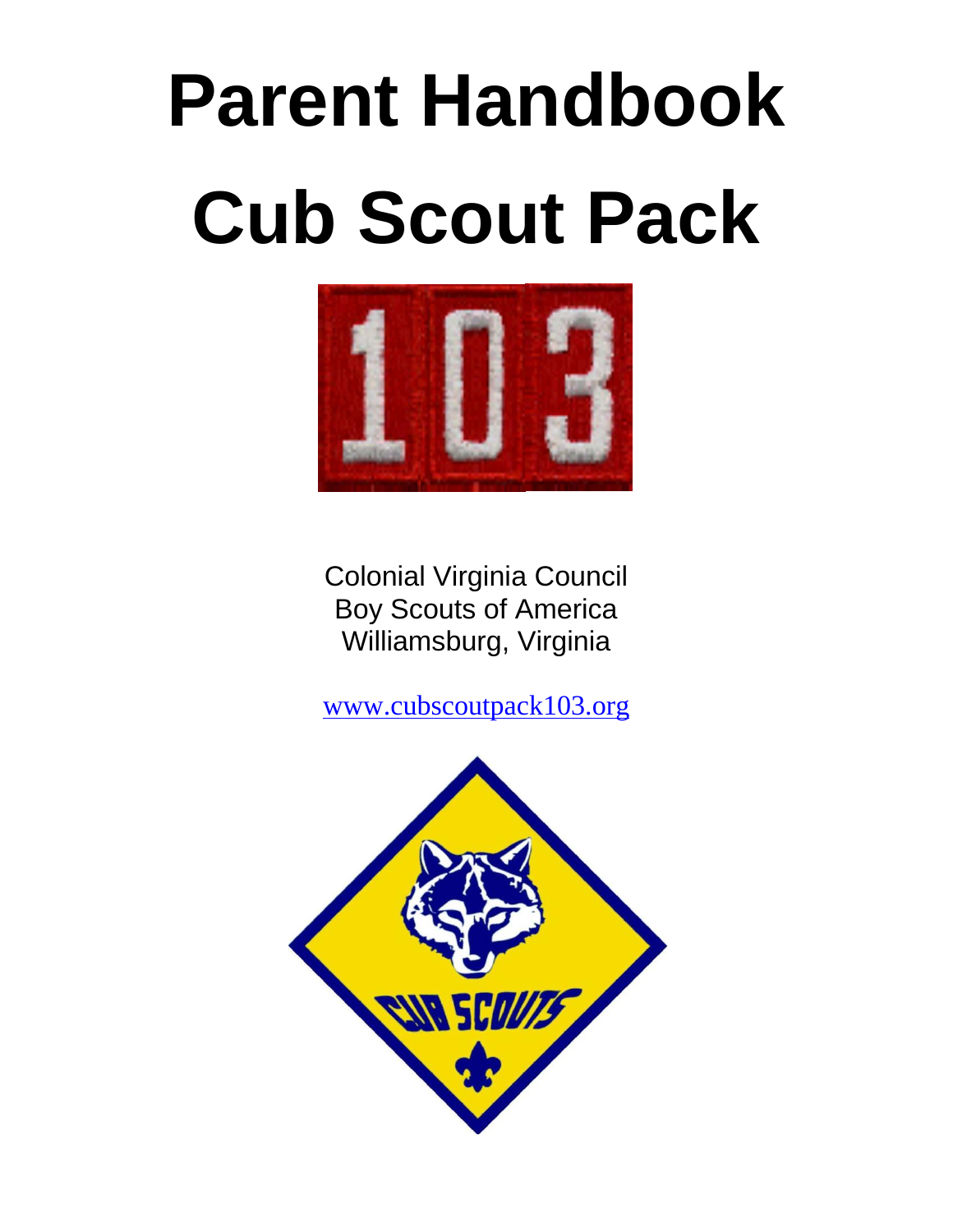

## **Parent Handbook Cub Scout Pack 103** Williamsburg, Virginia



### **Welcome to Cub Scouts and Pack 103!**

Welcome to Cub Scouting, part of the Boy Scouts of America (BSA). We are Pack 103 and we have approximately 75 boys and their families from Williamsburg and the local area that actively participate in our program. Founded in 1942, we have a very active Pack, and pride ourselves on having a program that focuses on the 12 core values of Cub Scouting with fun, respect, and family that influences the growth of the scouts into fine young citizens.

As with any program, you will get out of the program what you put into the program. We know there is a lot of information to absorb, so we have compiled the basic information you will need into this Handbook. We also have a website that will provide you with up-to-the-minute information regarding events, points of contact, and just about any other scouting information you might need.

We are glad you chose to join our Pack and look forward to watching your young scout grow and develop as an individual, as a family member, and as a citizen and leader in the community. Now let's have some fun!

Website: http://www.cubscoutpack103.org

#### **Table of Contents**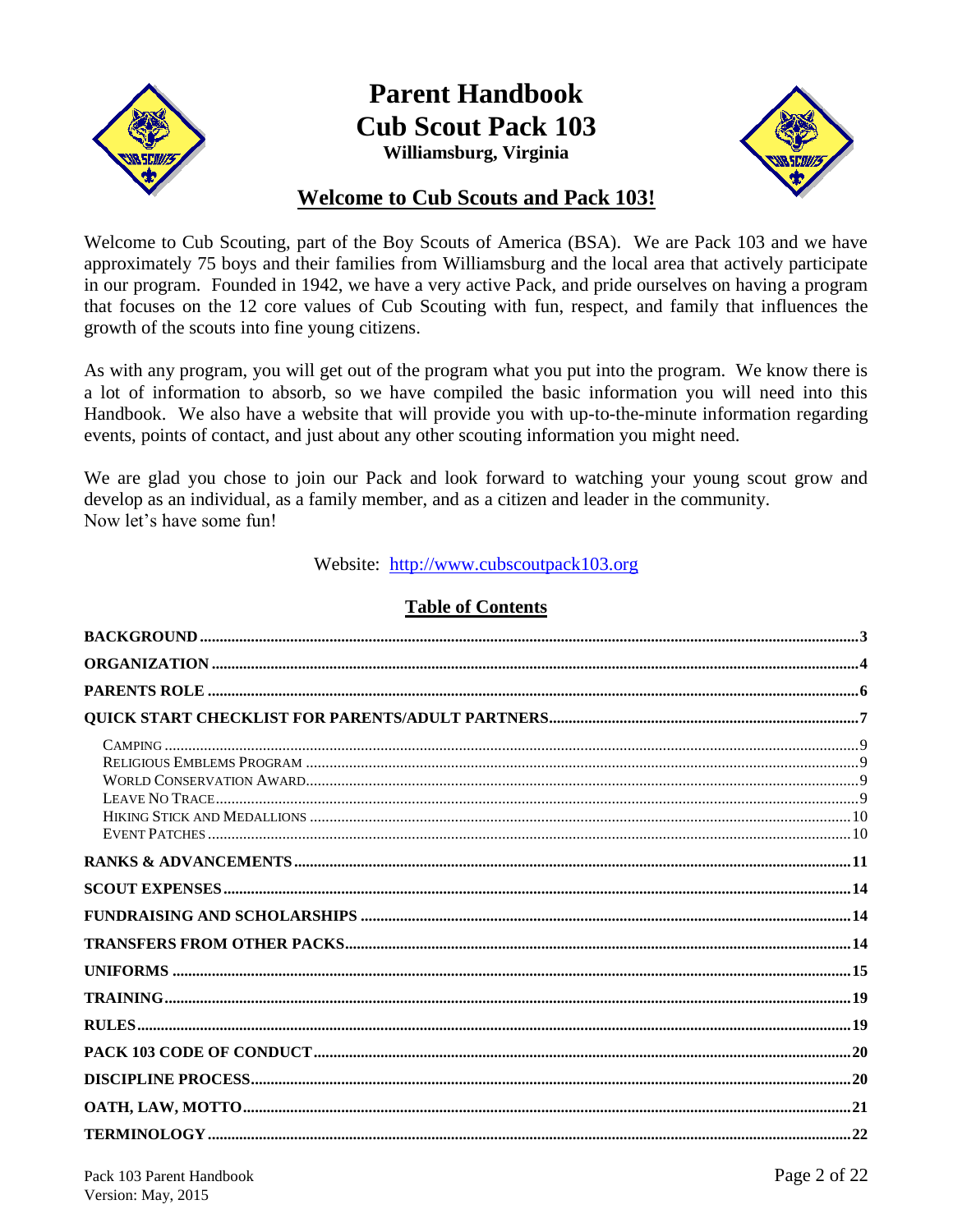## **Background**

In 1916, Sir Robert Baden-Powell introduced the "Wolf Cub" program for younger boys. This program soon found its way to numerous communities in the Americas. There were also other 'younger boy' organizations such as the "Little Lodge" of the "Woodcraft Indians," the "Boy Pioneers," and the "Boy Rangers." Some BSA Boy Scout Troops were also sponsoring unofficial "Junior Troops" and "Cadet Corps." Finally, after 20 years of Boy Scouting in America, "Cubbing" was introduced! What has followed has been nothing short of phenomenal! Boasting over 50,000,000 members since its inception, no program in history has had the far ranging impact on American youth than Cubbing and Cub Scouting have!

Baden-Powell, the founder of Scouting, based Cub Scouting on one of the stories in Rudyard Kipling's *Jungle Book*. It was called "Mowgli's Brothers." We know it as "The Story of Akela and Mowgli." A copy of part of the story is in the Wolf Cub Scout Book. The story is continued in the Bear Cub Scout Book. A part of the story is also in the Cub Scout Leader Book.

Cub Scouting has drawn upon the adventure and lore of the Native American, just as Seton's Native American lore influenced Boy Scouting; but a strong influence from Kipling's *Jungle Book* still remains. The words "Law of the Pack," "Akela," "Baloo", "Wolf Cub," "den," and "pack" all come from the *Jungle Book*. The gold and silver arrows, Webelos, and Arrow of Light are taken from our Native American heritage.

Boy Scouts of America was incorporated to provide a program for community organizations that offers effective character, citizenship, and personal fitness training for youth. Specifically, the BSA endeavors to develop American citizens who are physically, mentally, and emotionally fit; have a high degree of self-reliance as evidenced in such qualities as initiative, courage, and resourcefulness; have personal values based on religious concepts; have the desire and skills to help others; understand the principles of the American social, economic, and governmental systems; are knowledgeable about and take pride in their American heritage and understand our nation's role in the world; have a keen respect for the basic rights of all people; and are prepared to participate in and give leadership to American society.

Cub Scouting is a year-round family program designed for boys who are in the first grade through fifth grade (or 6-10 years of age). Parents, leaders, and organizations work together to achieve the purposes of Cub Scouting. Currently, Cub Scouting is the largest of the BSA's three membership divisions. (The others are [Boy Scouting](http://www.scouting.org/factsheets/02-503.html) and [Venturing.](http://www.scouting.org/factsheets/02-388.html))

In Cub Scouts, you will have numerous opportunities to share meaningful conversations with your son on these and other important life topics.

#### Cub Scouting's 12 Core Values:

- 1. Citizenship 7. Honesty
- 
- 
- 
- 
- 6. Health and fitness 12. Responsibility
- 
- 2. Compassion 8. Perseverance
- 3. Cooperation 9. Positive Attitude
- 4. Courage 10. Resourcefulness
- 5. Faith 11. Respect
	-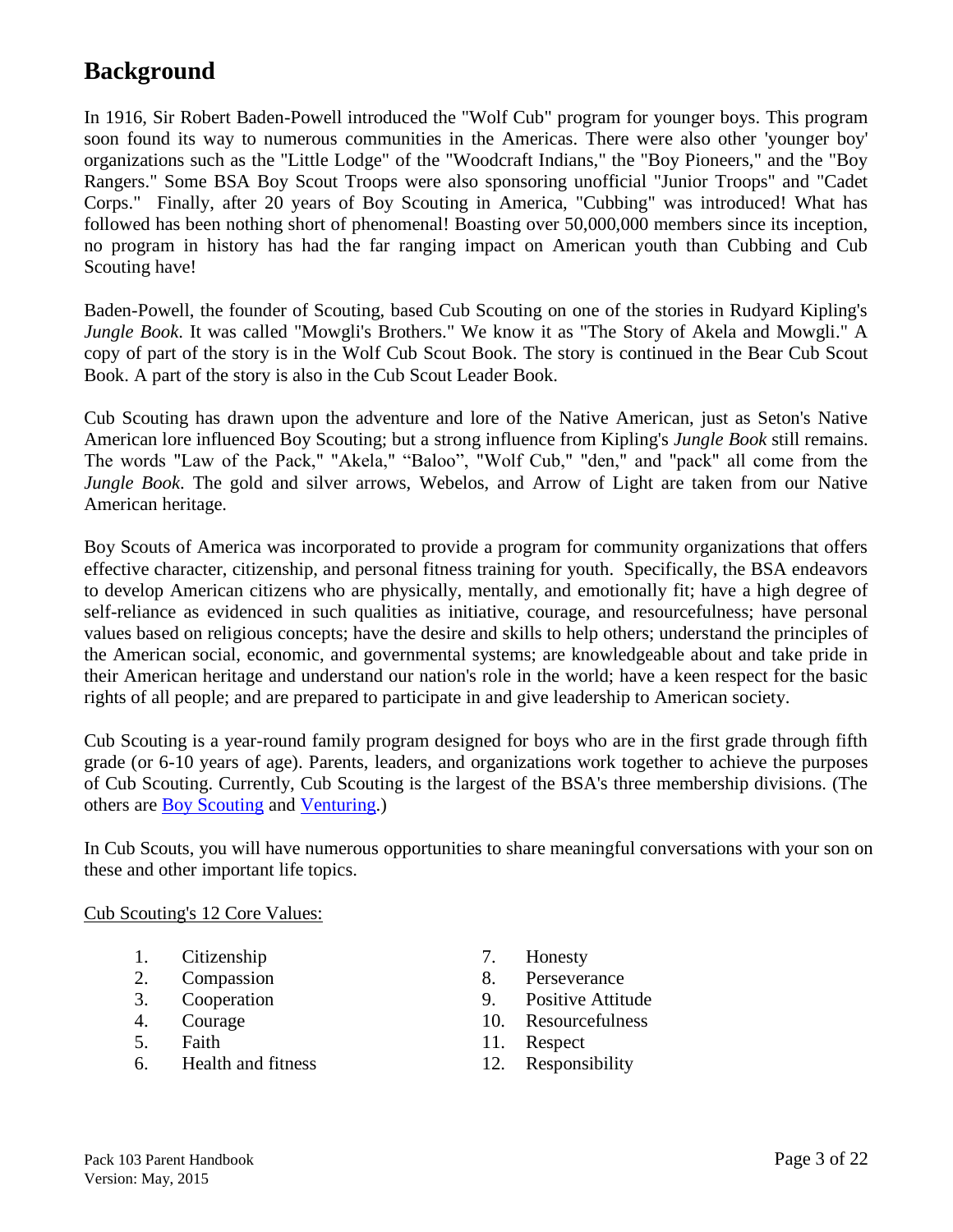## **Organization**

Each scout starts as a member of a Den, but is a part of a much larger network of scouts that will support their growth and development throughout their scouting adventures. Members who join Cub Scout Pack 103 and are assigned to a Den based upon their grade in school which defines which rank they will work towards (a few packs assign by age). Pack 103 works on a school calendar year beginning and ending on the last day of our public school system in mid-June with main activities beginning in September. The **Den typically meets at least twice a month** and is usually a group of six to ten boys. The den allows boys to get to know each other better and engage in activities that would be difficult in a larger group. Each Den is lead by a Den Leader who may be assisted by an Assistant Den Leader and/or a Boy Scout Den Chief. The den also provides leadership opportunities for the boys as they elect "denners" or help to teach each other. Den Leaders are trained parent volunteers.

Den meeting activities are planned around the monthly theme and include games, handicrafts, hikes and other outdoor fun, practicing skits and stunts in preparation for the next Pack meeting and taking part in simple ceremonies and songs. Sometimes work on advancement requirements is included, but most of that work is accomplished by the boys with their parents (see details on the Webelos rank for an exception). The Den Leaders may ask for special help occasionally from parents (helping with a meeting, sharing a special skill, or just providing a snack for the boys). Parents are required to attend each meeting if their Cub Scout is a Tiger Cub.

| ALL NEW SCOUTS:        | Start by earning the rank of Bobcat                |
|------------------------|----------------------------------------------------|
| <b>First Graders:</b>  | <b>Tiger Cubs</b>                                  |
| <b>Second Graders:</b> | Wolf Cubs                                          |
| <b>Third Graders:</b>  | Bear Cubs                                          |
| <b>Fourth Graders:</b> | WeBeLoS                                            |
| Fifth Graders:         | Arrow of Light (transition to Boy Scouts in March) |
|                        |                                                    |

In addition to den meetings, all of the **Dens meet together monthly as a Pack** to receive awards, recognition, and advancement. Because of the size of Pack 103, many awards are recognized in den meetings. The Pack meeting is the climax of the month's den meetings and activities. It gives the dens something to look forward to and work toward. This is a chance to recognize the boys, their parents, and their leaders. In addition to its regular meetings, the Pack sponsors certain special projects. These include community projects (e.g., a Thanksgiving Food Drive for the needy), outdoor activities (e.g., field trips, family campouts, etc.), fund raising activities (e.g., fall popcorn sales), and fun competitions (e.g., Pinewood Derby). Each Pack is lead by a Cubmaster. The Cubmaster (aka 'Akela') is an adult volunteer who serves as master of ceremonies at all Pack activities and is assisted meetings and leads Pack activities of all kinds. The Cubmaster will have an Assistant Cubmaster (aka 'Baloo') to help at these functions.

Our Pack, along with other Cub Scout Packs and Boy Scout Troops in Williamsburg, James City County and upper York County, make up the First Colony District. The First Colony District is one of five districts that form the Colonial Virginia Council (#595), which is responsible for all Scouting on the Peninsula (Williamsburg, James City County, York County, Hampton and Newport News), Gloucester, and areas south of the James River (Smithfield, Isle of Wight County, and Suffolk). The Council is the immediate subset of the national Boy Scouts of America organization. The Council office (and Scout Shop) is located at 11721 Jefferson Ave, Newport News, VA 23606 (near Oyster Point).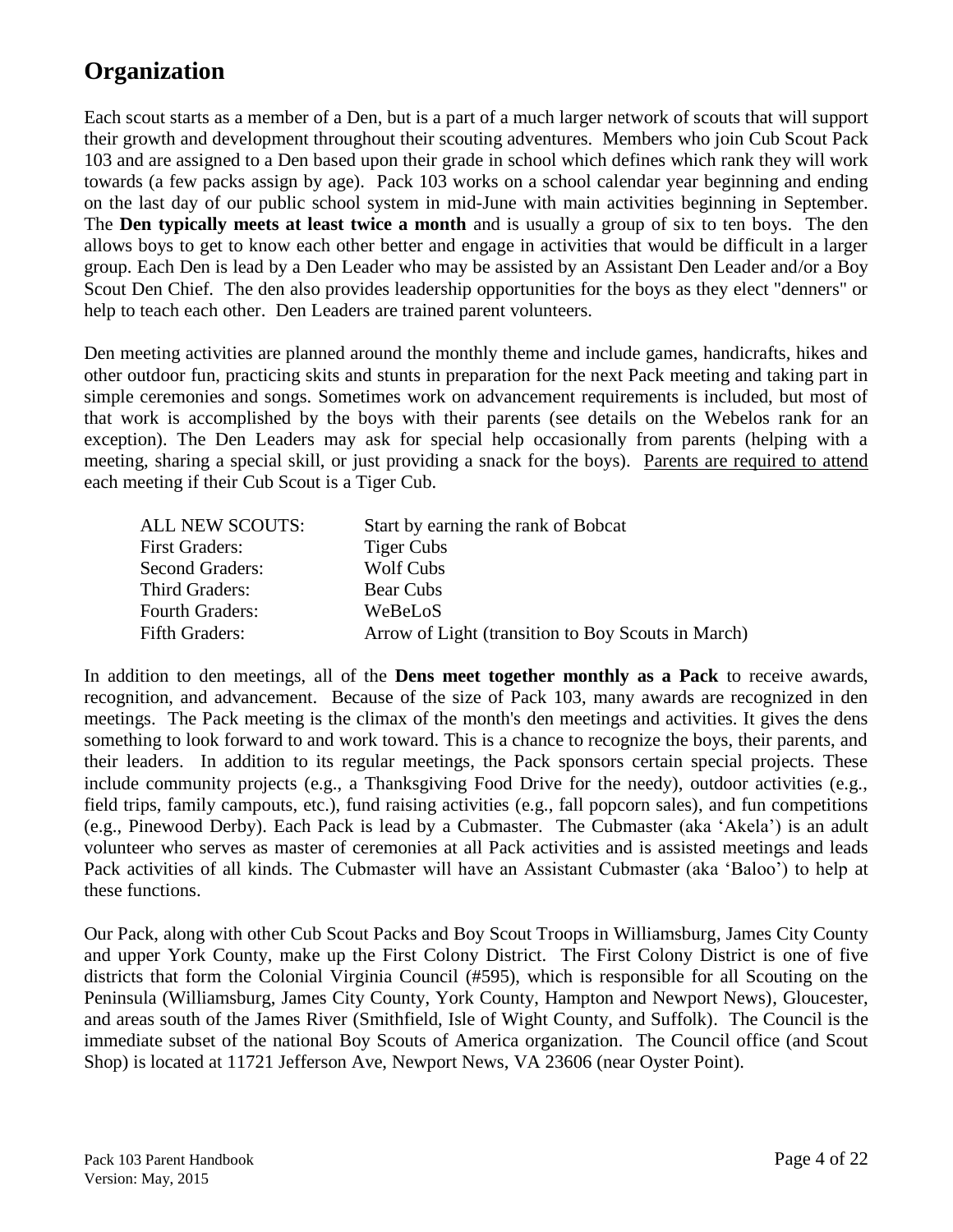There are two other organizations that help the Pack run smoothly: the Charter Organization and the Pack Committee.

**Since 1949, the Charter Organization for Pack 103 has been Williamsburg United Methodist Church**. They provide us with a safe place to hold our meetings as well as the administrative structure for ownership of all pack equipment, insurance, and sponsorship. The liaison between the Pack and the Charter Organization is through the Charter Organization Representative (COR), who is a registered adult leader with Boy Scouts of America appointed by the Charter Organization.

The **Pack Committee meets monthly** consists of parents and leaders and serves as the steering group. The Pack Committee meets monthly (typically on the second Wednesday of the month at 7:00 pm) and meetings are open to any interested parent. The Pack Committee takes care of the administrative needs of the pack such as record keeping, finance, leadership recruitment, and registration. Pack leadership positions may be held by women or men. It is organized and chaired by the Pack Committee Chairperson. The committee consists of at least three people and is responsible for:

- Carrying out the policies and regulations of the Boy Scouts of America.
- Setting the Pack policies in accordance with BSA and the Charter Organization.
- Recommending the leadership to the charter organization for final approval.
- Finding a meeting place.
- Coordinating the Pack program.
- Providing encouragement to leaders in carrying out the Pack program.
- Maintaining the finances and fundraising coordination for the Pack.
- Maintaining Pack property (officially owned by the Charter Organization).
- Assisting with the annual Pack charter renewal.
- Ensuring quality adult leadership by making sure that the leadership is recruited and trained.
- Coordinating between the Pack and other scouting units.



#### PACK ORGANIZATION CHART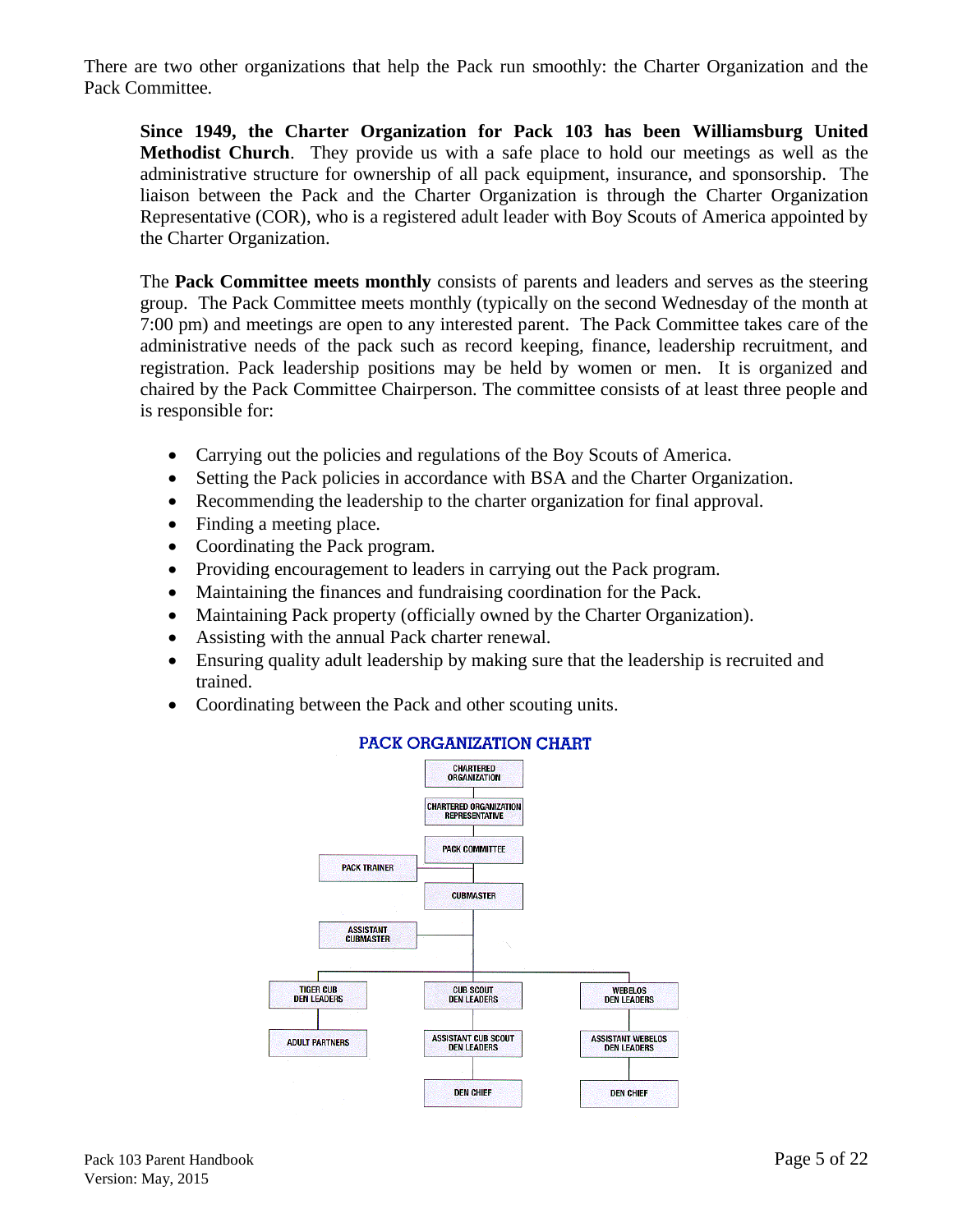## **Parents Role**

You may participate at any level of effort that you wish to enjoy scouting with your son. While Den Leaders are the volunteer adults who do the majority of the work and who have the most fun, there are numerous other roles in the Pack. Den Leaders.

Parents play an important role in the Pack. Since all the leaders in Pack-103 are volunteers and have many other obligations, it takes everyone to help out at one time or another. We understand that parents have other obligations and may feel they are too busy to take on any additional duties, but we depend on parents to help provide the good program we have. We require every parent to help the Pack in some capacity with our activities. All parents/adults should become trained in Youth Protection and participate in 'This is Scouting' Training (available on-line) as a minimum introduction to scouting. This will make the Den Leader's job easier and increase the boys' enjoyment. Please remember, Cub Scouting is a family activity, and Den/Pack meetings are a great place for family involvement. The following is a brief list of roles that any adult can play to assist the pack:

| <b>Charter Organization</b>       | Liaison between the Pack and the<br>Charter              |  |  |  |
|-----------------------------------|----------------------------------------------------------|--|--|--|
| Representative                    | (appointed by<br>Charter<br>Organization<br>the          |  |  |  |
|                                   | Organization)                                            |  |  |  |
| <b>Pack Commissioner</b>          | Scouter who is a member of District and Council          |  |  |  |
|                                   | commissions and assists with coordination with           |  |  |  |
|                                   | other scout units and councils                           |  |  |  |
| <b>Pack Committee Chairperson</b> | Oversees the pack committee who runs the                 |  |  |  |
|                                   | business of the pack "behind the scenes"                 |  |  |  |
| Cubmaster                         | aka 'Akela' leads and organizes all pack activities      |  |  |  |
| <b>Assistant Cubmaster</b>        | aka 'Baloo' assists the Cubmaster                        |  |  |  |
| Pack Trainer                      | Organizes and maintains training records of adult        |  |  |  |
|                                   | leaders                                                  |  |  |  |
| Pack Secretary                    | Keeps notes of pack committee                            |  |  |  |
| Pack Treasurer                    | Oversees pack finances                                   |  |  |  |
| Pack Membership and Recharter     | Oversees membership paperwork and annual                 |  |  |  |
|                                   | recharter effort                                         |  |  |  |
| Popcorn Kernel                    | Organizes our main fundraising effort in the fall.       |  |  |  |
| Quartermaster                     | Maintains and transports pack equipment to<br>activities |  |  |  |
| Camp Coordinator                  | Organizes pack activities including camping trips        |  |  |  |
| <b>Advancement Coordinator</b>    | Coordinates with Den Leaders for obtaining               |  |  |  |
|                                   | awards and badges                                        |  |  |  |
| <b>Hiking Coordinator</b>         | Organizes monthly hikes and maintains hiking             |  |  |  |
|                                   | records                                                  |  |  |  |
| Webmaster                         | Maintains pack internet website                          |  |  |  |
| Den Leader                        | Plans and organizes Den meetings, keeps track of         |  |  |  |
|                                   | the boys' advancements, and attend Committee             |  |  |  |
|                                   | meetings.                                                |  |  |  |
| <b>Assistant Den Leader</b>       | Assists the Den Leader                                   |  |  |  |

Note that all of the above listed roles are registered adult leaders whose annual membership fee is paid by the Pack. Any adult may be registered with BSA, but associated fees are their responsibility.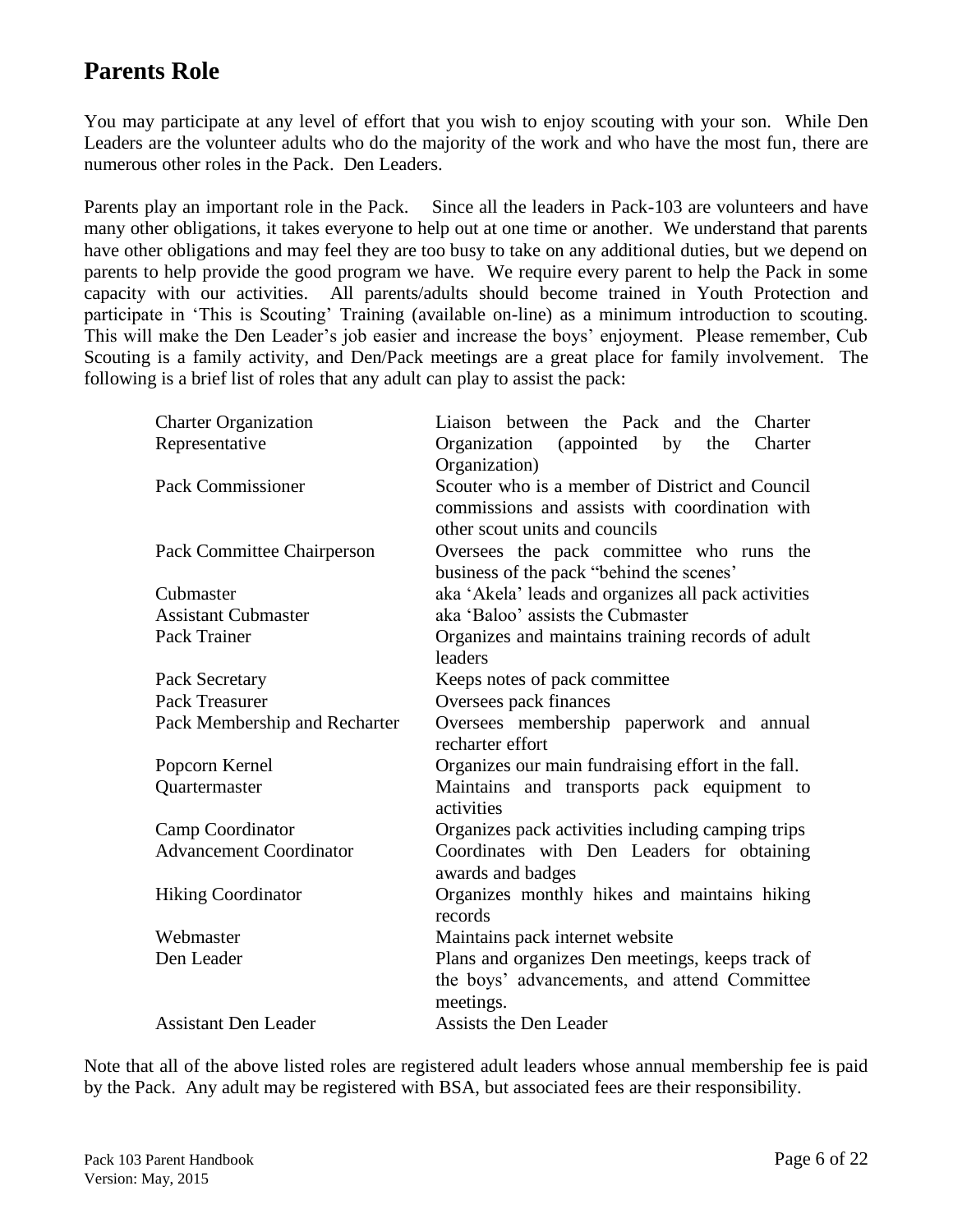## **Quick Start Checklist for Parents/Adult Partners**

We know there is a lot of information to try to take in all at once, so we have created a high-level Quick Start checklist to get you started. As you catch on, you can add in other events, awards, training that interest you.

| <b>Complete?</b> | <b>Checklist Items</b>                                                                                                                                             |
|------------------|--------------------------------------------------------------------------------------------------------------------------------------------------------------------|
|                  | Register                                                                                                                                                           |
|                  | Get Scout Handbook for your boy's rank (review)                                                                                                                    |
|                  | Get uniform, sew patches (refer to Uniform Section)                                                                                                                |
|                  | Read the Parent Guide at the beginning of the Scout Handbook (part of Youth Protection)                                                                            |
|                  | Visit Pack website and review the Pack activities calendar                                                                                                         |
|                  | Take Youth Protection Training online (notify Pack Trainer or Den Leader when complete)                                                                            |
|                  | Obtain password and logon to ScoutTrack.com to track your scout's achievements                                                                                     |
|                  | Work with your Scout to sign off achievements and requirements in the Scout Handbook                                                                               |
|                  | Talk w/Den Leader to volunteer to lead a den meeting or activity                                                                                                   |
|                  | Talk w/Den Leader to support at least one activity for the Pack (ie. Blue and Gold Banquet,<br>Christmas Party, Pinewood Derby, fishing trip, baseball game, etc.) |
|                  | Attend Den Meetings with your scout                                                                                                                                |
|                  | Work with Den Leader to ensure your scout's achievements are properly recorded                                                                                     |
|                  | Attend monthly Pack Meetings with your scout                                                                                                                       |
|                  | Attend monthly Pack Committee meetings                                                                                                                             |
|                  | Help your Cub Scout sell some popcorn, turn in money or leftover popcorn by deadline                                                                               |
|                  | Volunteer for a pack leadership position (i.e. Camp Director, Trainer, PopCorn Kernel, etc.)                                                                       |
|                  | Have your scout attend Cub Scout Day Camp (usually in June after school ends)                                                                                      |
|                  | Attend District Roundtables (held on the 1 <sup>st</sup> Thursday of every month at 7pm at the Church)                                                             |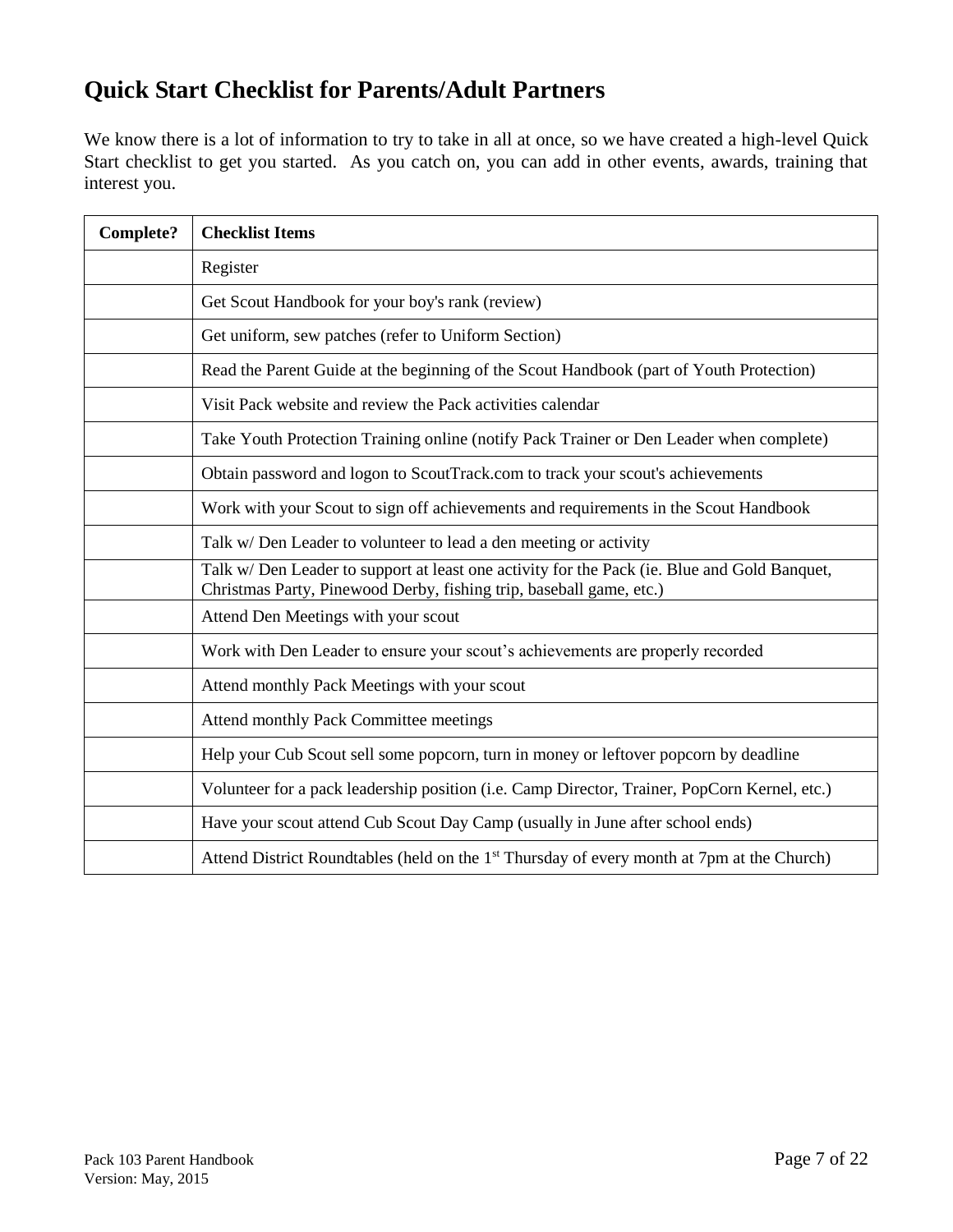## **Meetings**

Many Cub Scout activities happen right in the Den and Pack meetings. The most important are the Den meetings and the monthly Pack meetings. As a Pack, we strive to keep our families informed of upcoming activities at the pack, district, and council level. We maintain a website and Den Leaders provide emails on a regular basis with the latest and greatest details to ensure you stay informed. Please note that the dates and times below are "Typical" and subject to periodic changes to best accommodate the activity and the participants.

#### **DEN MEETINGS:**

- **When:** Typically twice a month (time and day of the week determined by parents and Den Leader), 60-90 minutes duration unless specified otherwise
- **Where:** Williamsburg United Methodist Church facilities or where approved by Pack Committee.
- **Why:** The boys will work on meeting their rank's achievements and elective activities in the Scout Handbook. All the achievements cannot be accomplished at the Den meetings. Some of the achievements will need to be completed at home and require family involvement. Please review the requirements in your son's Handbook and help him complete the requirements needed for his rank.
- **Who:** The Den Leader is responsible for these meetings and materials. Parents are encouraged to volunteer their help with the den meetings, and to run an occasional meeting. At least two adults are required to be present at all times. Please remember that Cub Scouting is a family activity. Parents are required to attend for Tiger Cub Dens.

**PACK MEETINGS:** (check schedule for exact time and places)

- **When:** Once a month; typically the third Friday of the month, from 7:00 8:00pm
- **Where:** Williamsburg United Methodist Church fellowship hall, unless otherwise specified
- Why: The boys will be recognized for advancements, awards, and achievements. The scouts will have time to be silly and have fun as they showcase their talents through skits, songs, and crafts.
- **Who:** The Cubmaster is responsible for hosting this meeting. Parents, scouts, leaders, and families are encouraged to attend as a means of showing support and recognition of the hard work performed by the boys.

#### **COMMITTEE MEETINGS:**

- **When:** Once a month; typically the first Wednesday of the month, from 7:00 8:30pm
- **Where:** Williamsburg United Methodist Church room 179, unless otherwise specified.
- **Why:** The Committee discusses organizational matters, future events, and exchanges ideas on various aspects of the Pack.
- Who: The Committee Chairperson is responsible for hosting this meeting. Parents should attend at least two meetings during the year to learn about and assist with Pack business as Committee members.

#### **DISTRICT ROUNDTABLE MEETINGS:**

- **When:** Usually once a month; typically the first Thursday of the month, from 7:00 8:30pm
- **Where:** Williamsburg United Methodist Church basement fellowship hall
- **Why:** All of the Packs in the District exchange information/announcements that affect the whole district.
- **Who:** The District Chairperson is responsible for hosting this meeting. Parents may attend to learn about Scouting events/activities, plans, and information that might benefit our Pack.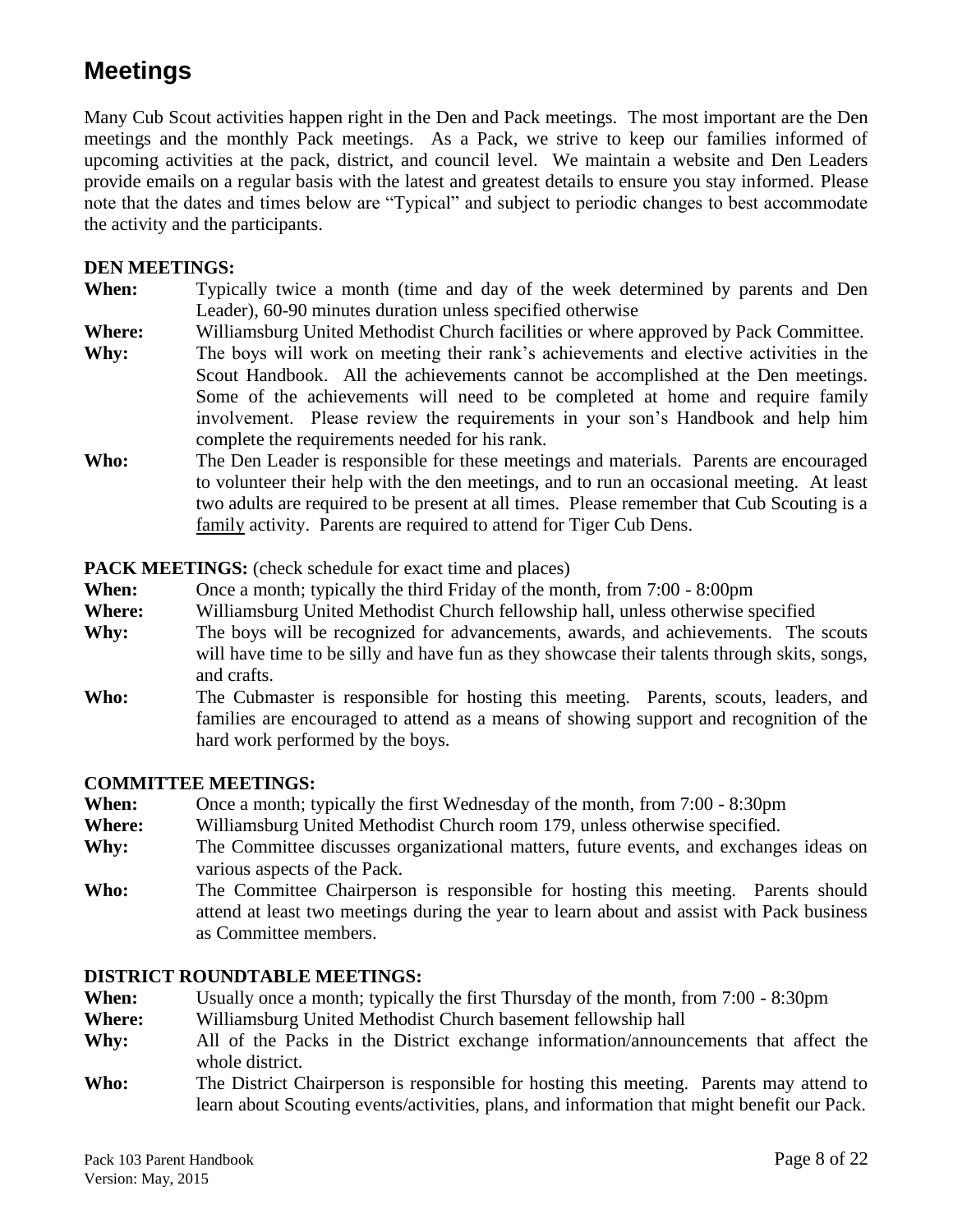## **Activities**

Cub Scouting means "doing." Everything in Cub Scouting is designed to have the boys doing things. Activities are used to achieve the aims of Scouting—citizenship training, character development, and personal fitness. Below are some of highlights of our favorite activities.

#### **Camping**

We participate in overnight family camping, day camps, and resident camps. During family camps we focus on awards, achievements, and fun for 1-2 nights. Day camps are sponsored by the District and provide a week long agenda of age-appropriate programs packed with theme-oriented action that brings Tiger Cubs, Cub Scouts, and WEBELOS Scouts into a world of imagination during the day (not overnight). Resident camps are usually 3-5 day and night experiences (typically at a Boy Scout reservation) in which the Scouts camp within a developed theme of adventure and excitement. Webelos Scouts may also camp with their den or with local Boy Scout troops. Camping programs combine fun and excitement with doing one's best, getting along with others, and developing an appreciation for ecology and the world of the outdoors.

#### **GOD AND COUNTRY Religious Emblems Program**



A Scout is reverent toward God. He is faithful in his religious duties and respects the convictions of others in matters of custom and religion. The religious emblems program provides an opportunity for the boys to earn an award they can wear throughout their scouting career. The religious emblems programs are programs created by the various religious groups to encourage youth to grow stronger in their

faith. The religious groups—not the Boy Scouts of America—have created the religious emblems programs themselves. The Boy Scouts of America has approved of these programs and allows the recognition to be worn on the official uniform, but each religious organization develops and administers its own program. Additional information for most faiths can be found at [www.praypub.org.](http://www.praypub.org/)

#### **World Conservation Award**

The purpose of this award it to teach the boys to appreciate and preserve their environment. This can usually be accomplished by combining a few electives with many of the Pack outdoor activities. Requirements vary by rank.



#### **Leave No Trace**



Today, use of designated wilderness areas has increased from 4 million people in 1964, to 7 million people in 1974, to 15 million in 1984, 21 million in 1994, and over 30 million expected users in 2009. That's a 750 percent increase in 30 years! As cities grow and populations encroach upon woodlands and recreation areas, we must do more than just pick up the litter and extinguish campfires. We must learn how to maintain the integrity and character of the outdoors for all living things. Leave No Trace is not simply a program for visiting the backcountry, it is an attitude and a way of life.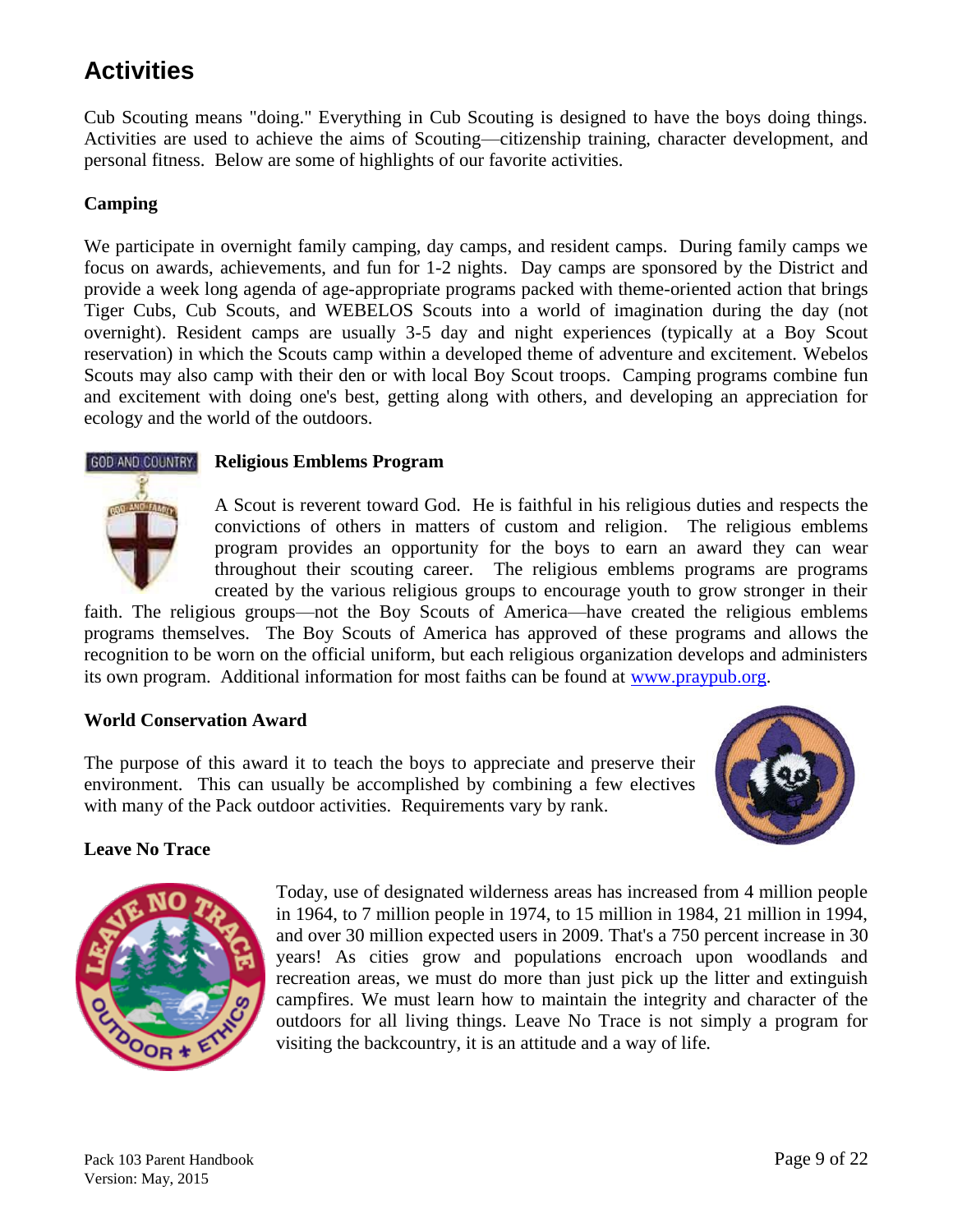#### **Hiking Stick and Medallions**

Approximately every month (usually the day after the pack meeting), Pack 103 sponsors a hike on one of the numerous trails in and around the Williamsburg area. Hikes are open to the whole family and help promote physical fitness and an appreciation of the outdoors. Each hike is approximately 1.5 miles long with a few hikes that may continue for a longer distance. Each Cub Scout who participates in at least 3 designated hikes will earn a Hiking Stick (earned once in their scouting career). Den hikes also count towards this award. In addition to the hiking stick, Cub Scouts in Pack 103 can also earn a medallion that can be mounted on their hiking stick for their rank based upon participation as follows:

Tigers at least 5 hikes Wolf at least 6 hikes Bear at least 7 hikes Webelos at least 8 hikes\*



To count towards a hikng stick or medallion, hikes must be Pack or Den hikes, completed during the period in which the Cub Scout is earning their rank (June – May), and while a member of Pack 103. (\*The exception is Webelos which have approximately 16 months to earn while they are Webelos and Arrow of Light). Hiking Sticks are awarded throughout the year upon completion of the first 3 hikes but medallions are only awarded at the year-end pack picnic in June.

#### **Event Patches**

Many District and Council events have a unique event patch earned by a scout's participation. Many other patches and pins are available at the Scout Shop or other outlets and may be given out and paid for by the Pack for participation in various scouting events. Only one "temporary" patch may be worn on the right uniform pocket. Patches can be worn on a red "brag" vest or jacket, sewn on a blanket, or saved in plastic sports card holder sheets as keepsakes of Cub Scouting. These patches are usually included as part of the price of admission or earned by participation (i.e. popcorn, scout show ticket sales, etc.). They include:

Cub Scout Day Camp Museum Camping Tiger Fun Day Webelos Resident Camp Scout Show Popcorn Sales Pinewood Derby Space Derby Raingutter Regatta Christmas Parade



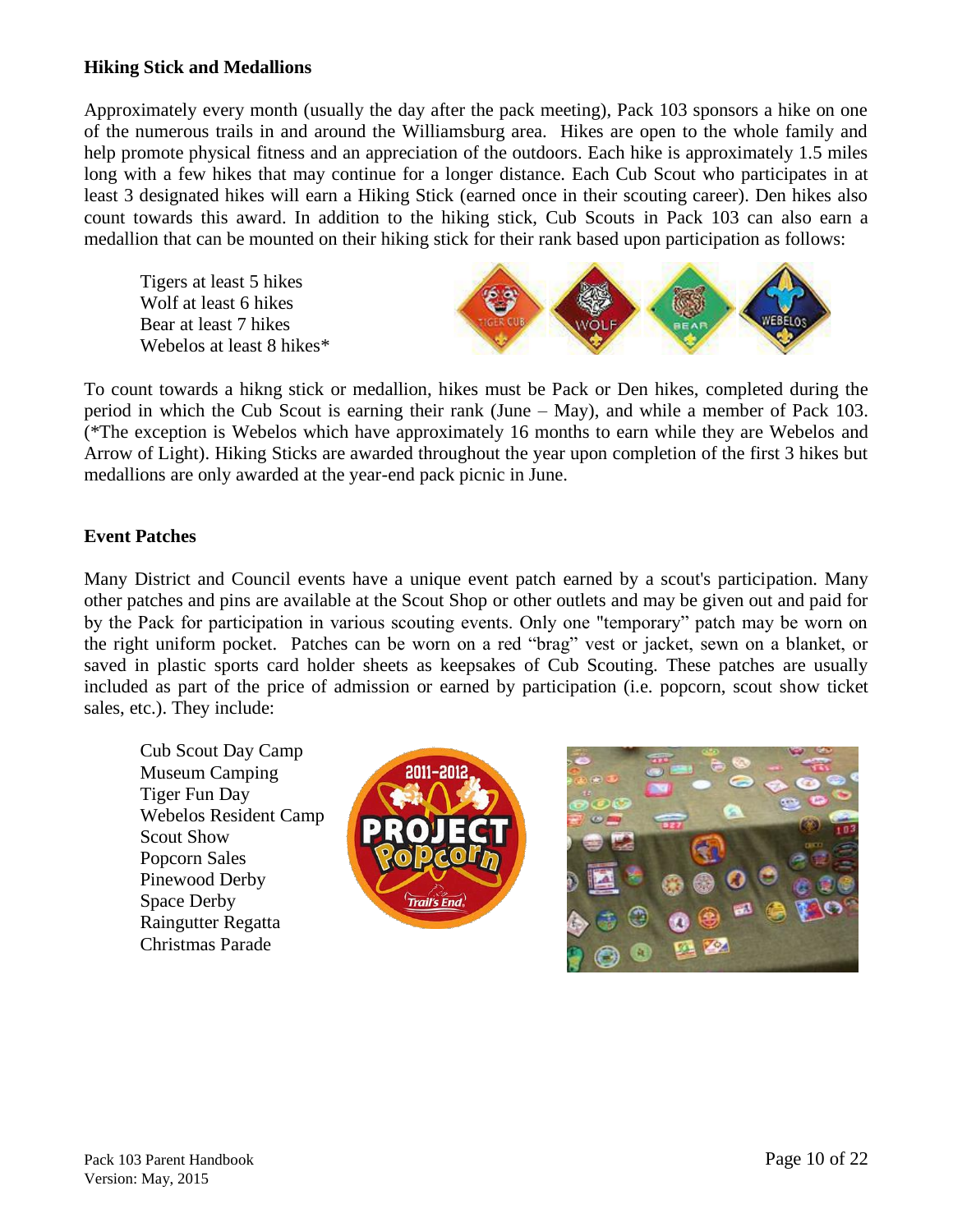## **Ranks & Advancements**

The Cub Scout advancement plan outlined in the Scout Handbooks provides fun and challenging activities for the boys, gives them a sense of personal achievement as they earn badges, and strengthens family understanding as adult family members work with boys on advancement projects. The Scout Handbooks will guide you through the requirements and electives available for the scouts to progress through the year. Pack 103 also uses an internet-based program at [www.ScoutTrack.com](http://www.scouttrack.com/) to aid in tracking advancements.

ScoutTrack.com supports Pack Leaders, Advancements Coordinators, Den Leaders, Cubmasters, Parents and Scouts. Each user has special capabilities based on their needs and responsibilities within the Pack. Everyone has their own userid and password so ScoutTrack.com can identify them and present the appropriate capabilities and information. The system also is used to broadcast reminder e-mails which is our most powerful communications tool.

Many times, some of the Scouts' requirements will be completed through school or other programs. This should NOT be hard work, is NOT a competition, and should encourage the boys to *"Do Your Best"*. Advancement toward ranks should be a natural progression as the boys grow and experience life and emphasize learning by doing. For the program to work properly and effectively, please let your son do the work – don't do it for him.



**Bobcat.** The Bobcat rank must be earned by all boys who join Cub Scouting. The Tigers will earn the Bobcat rank enroute to earning their Tiger badge. If a boy joins Scouting after his Tiger Cub year, he must earn this rank BEFORE he can earn the Wolf, Bear, or Webelos ranks. This badge provides the scout with the eight basic fundamentals (ie. Scout handshake, Law of the Pack, Cub Scout Promise, etc.) that all scouts must know to work together as a Den and a Pack.

**Tiger Cub.** The Tiger Cub program is for first grade (or age 6) boys and their adult partners (requires 1-to-1 participation). There are five Tiger Cub achievement areas in the Scout Handbook. The Tiger Cub, with his adult partner, completes the requirements within these areas to earn the Tiger Cub Badge. This is a simple program to introduce the boys to scouting, and bring the boys from the self-centered and self-focused idea that everything revolves around them to an understanding of family and community.

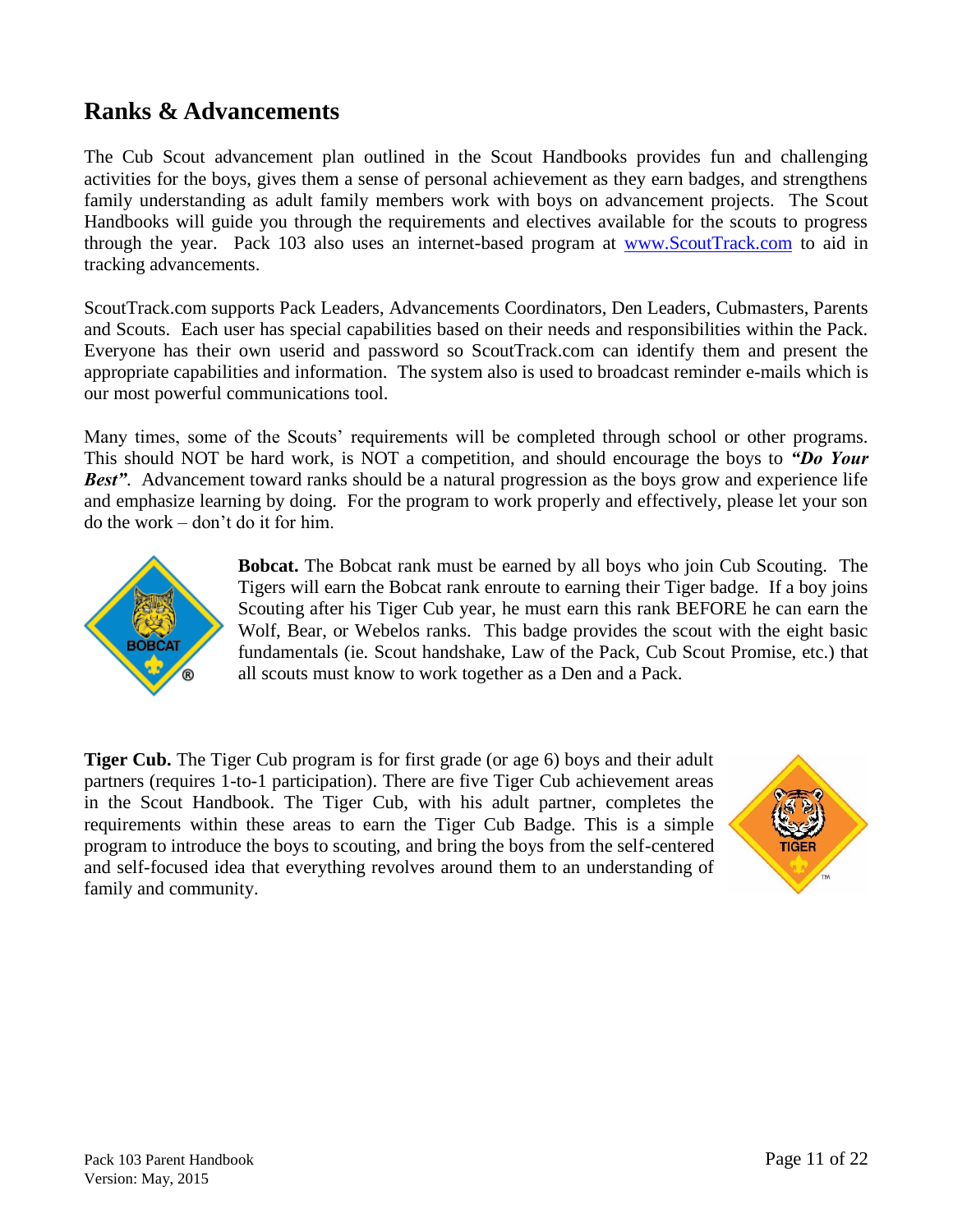

**Wolf.** The Wolf rank is for boys in the second grade (or age 7). To earn the Wolf badge, a Wolf Cub must pass twelve achievements involving simple physical and mental skills. Once these requirements are met, he is then able to complete any 10 elective projects of the more than 100 choices in the Wolf Handbook and earn a Gold Arrow point, and a Silver Arrow point for every 10 additional electives he completes.

**Bear.** The Bear rank is for boys in the third grade (or age 8). There are 24 Bear achievements in four categories. The Bear Cub must complete 12 of these to earn the Bear badge. These requirements are somewhat more difficult and challenging than those for Wolf rank. Once these requirements are met, they are then able to participate in additional achievements and again earn a Gold Arrow point and one or more Silver Arrow points.





**WEBELOS (WE'll BE LOyal Scouts).** WEBELOS is a two-year program for boys in the fourth and fifth grades (or age 9-10). WEBELOS don't do achievements and electives as other boys in Cub Scouting; they work on *activity badges*. The emphasis is on having fewer Cub Scouting activities to do at home and more to do with the den. Once they complete the requirements for the WEBELOS badge, the boys (Arrow of Light) will earn the Compass Point Emblem and four Metal Compass Points by completing additional activity badges.

This is the first step in his transition from Cub Scouts to Boy Scouts. As he completes the WEBELOS

requirements, he will become familiar with the Boy Scout requirements and earn the highest Cub Scout recognition - the **Arrow of Light Award**. The Arrow of Light has been called the "Eagle Scout" of Cub Scouting. This is the



only Cub Scout award that may be worn on a uniform as a Boy Scout or as an Adult Scout Leader.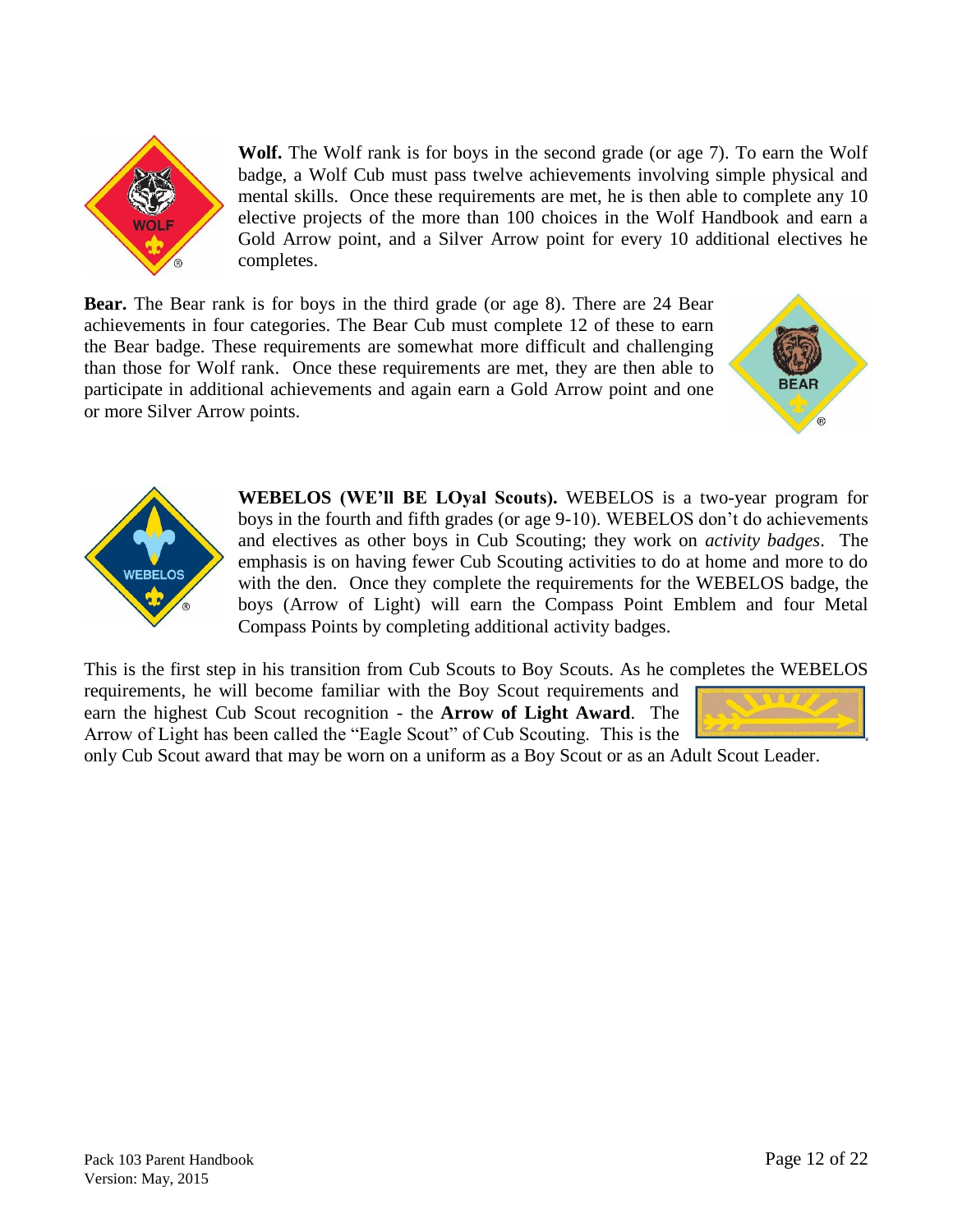## **Scout Expenses**

The Scouts, their parents, the Pack, the Chartered Organization, and the community are responsible for supporting Cub Scouting. Packs obtain income by working on approved money-earning projects such as popcorn sales, car washes, spaghetti dinners, aluminum recycling, etc. Pack 103's principal funding raising project is the annual popcorn drive which funds the majority of the pack's activities (volunteer training, campouts, Christmas party and Spring Picnic, Blue & Gold banquet, ice cream social, etc.), uniform items (Class B shirts and hats), equipment (camping and ceremonial) and awards (badges, beltloops, & pins). The Pack will establish our selected fund-raising activities and schedules throughout the year. This information will be posted on our website and made available at the meetings. The community, including parents, supports Cub Scouting through the United Way, Friends of Scouting enrollment, bequests, and special contributions to our local BSA Council. This financial support provides leadership training opportunities, outdoor programs, Bayport Scout Reservation, council service centers and other facilities, and professional services for units.

Registration: Dues are \$60 per calendar year. The dues include annual BSA registration and funds for the Pack to use during the year for awards and activities. Cub Scouts may also register for a subscription to Boy's Life magazine for an additional \$12 per year. The year is based on our BSA charter which follows the calendar year (January to December). If a boy enters Cub Scouts mid-year, he will pay the pro-rated portion of the annual dues (see table below) that will carry him through December of the scout year. Since most boys join in the beginning of the school year (September), and we begin the annual recharter process in October, new scouts are asked to pay the prorated dues as well as the annual dues for the following year.

| Jan  | \$60.00 (full annual dues) | July       | \$30.00 |
|------|----------------------------|------------|---------|
| Feb  | \$55.00                    | Aug        | \$25.00 |
| Mar  | \$50.00                    | Sept       | \$20.00 |
| Apr  | \$45.00                    | Oct        | \$15.00 |
| May  | \$40.00                    | <b>Nov</b> | \$10.00 |
| June | \$35.00                    | Dec        | \$5.00  |

#### Prorated Dues

For Arrow of Light who will cross over to Boy Scouts in March, the full annual dues are paid during recharter and membership is transferred to the Boy Scout troop automatically. Boy Scout troops may also have other dues structures for equipment and such that is not part of transferred registration. Registered Cub Scouts transferring to Pack 103 from other packs are asked to pay a one-time transfer fee of \$10.00 to aid in the cost of the Class B uniform t-shirt and the Pack 103 hat.

Uniform: The scout purchases the basic uniform items (see later section on uniforms); the Pack purchases the rank, achievement, and recognition awards. We also have a Pack Closet with items that other scouts have outgrown or no longer need. Please contact the Quartermaster to determine what is available.

Pinewood Derby: The Pack will provide each Cub Scout a Pinewood Derby kit (typically handed out at the Pack meeting in December). Any Pinewood Derby car accessories are purchased by the Scout.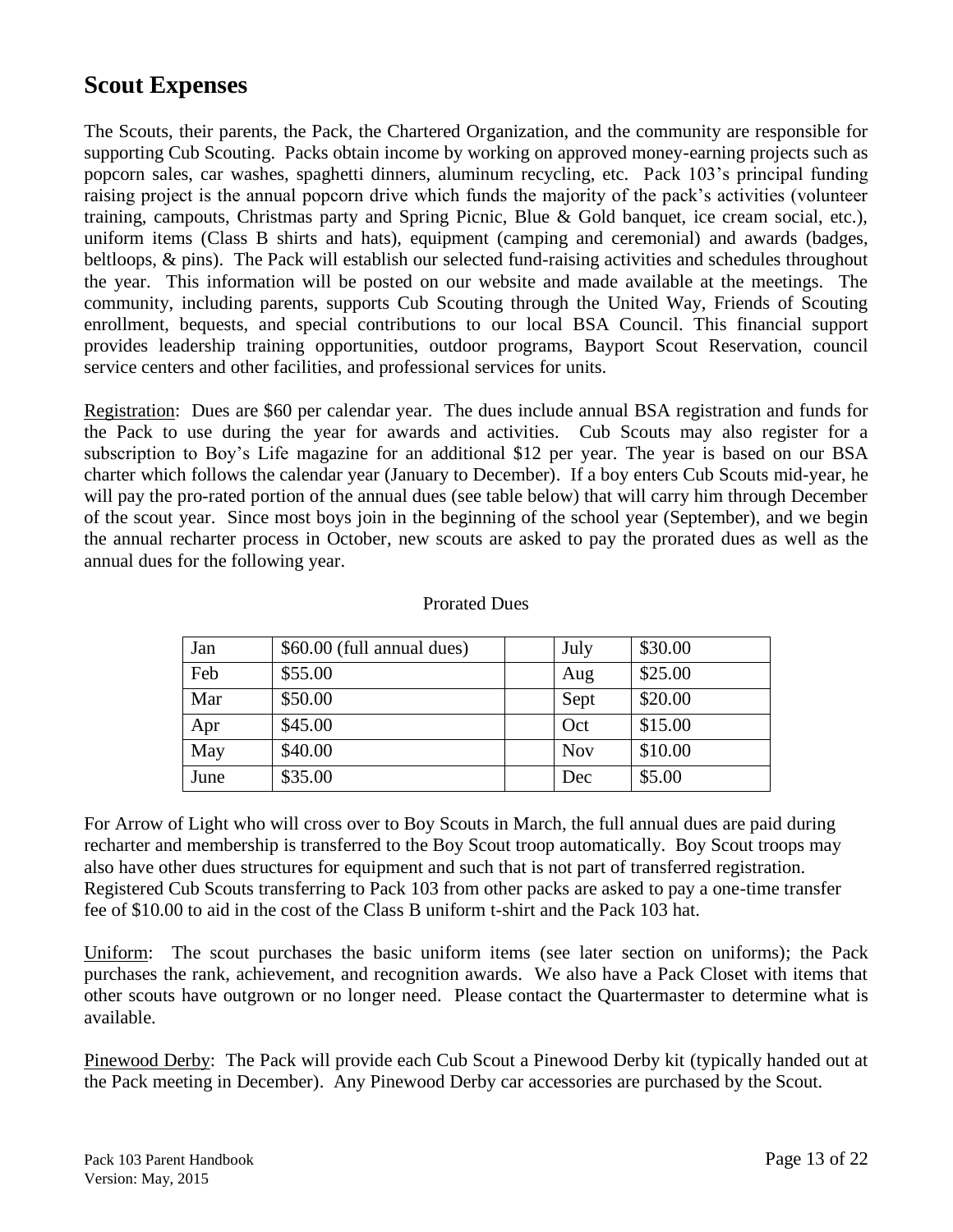Camping Supplies: Do not feel obligated to run out and buy all camping supplies. The Pack has some supplies that you can borrow – you can purchase what you need as you camp more. Please contact the Quartermaster to check what is available.

Beltloops and Pins: It is technically possible for boys to complete requirements for beltloops and pins multiple times during their Cub Scout career. However, it is Pack 103's policy that the Pack only furnishes a beltloop or pin for the first time it is earned. If the parent feels it is important for the boy to wear multiple beltloops and pins, they may purchase them at the Scout Store.

Activity Fees: Some Pack activities require participants to pay a fee to help cover the expense of the event, such as Spring and Fall Camp-outs and the annual bowling party. Typically, the fee is \$5 - \$15 per participant. The Winter Camp-In is typically more expensive due to the fees charged by the venue.

## **Fundraising and Scholarships**

Fundraising pays the expenses of the pack's major activities (Volunteer training, Ice Cream Social, Christmas Party, Blue & Gold Dinner, Pinewood Derby, Spring and Fall Campout, and Spring Picnic), Equipment, Class B Uniform T-shirt and Pack 103 hat, and the rank/achievement awards for the Cub Scouts. *The annual Colonial Virginia Council Popcorn sale (August to October) is the pack's principal fundraising activity.* The council provides the pack a percentage of the total sales. Each scout is given the opportunity to sell popcorn to raise money for the pack and earn prizes. Our goal is 100% participation in this annual event. The quality of the activities we can offer the scouts is directly related to this annual fundraiser.

Scouts and their families work really hard to sell popcorn to support our Pack. A way to say "thank you" is to have Scout accounts within our Pack. If a Scout sells a certain amount of popcorn, an account is set up within our Pack for that Scout to pay for ANY Scouting event including Council sponsored events. Council events, especially camps can be pricey and some Scouts may require financial assistance to attend. Council offers scholarships with a standard financial commitment that the Scout pays for 25%, the Pack pays for 25% and the Council pays 50%. To receive scholarships, Scouts must participate in the annual popcorn sales. Scholarships applications must be reviewed and recommended by the Pack (this is accomplished in confidence by a committee consisting of the Committee Chair, Cubmaster and Assistant Cubmaster). Pack 103's policy is that to be eligible for scholarship and receive the Pack's recommendation (and if they meet other qualifying criteria established by Council) and if funds are available within a Scout's popcorn account, those funds must be used completely to pay first for the Scouts portion (25%), then for the Pack portion (25%), and finally for the Council's portion (50%), as listed in priority order until the account is depleted.

## **Transfers from Other Packs**

Transfer Application: In the event a scout is transferring from another Pack, it is the responsibility of the parents to supply a transfer application complete with the BSA Id. The BSA Id is very important as it enables the scout's achievements earned with the previous Pack to be transferred along with his membership to Pack 103. The BSA Transfer Application can be obtained from any Pack 103 Leader.

Transfer Fee: Please see the Scout Expenses section for fee information. If the scout is not registered with BSA for the current calendar year, Pack 103 will collect the BSA Registration Fee so as to be able to register the scout with Colonial Virginia Council.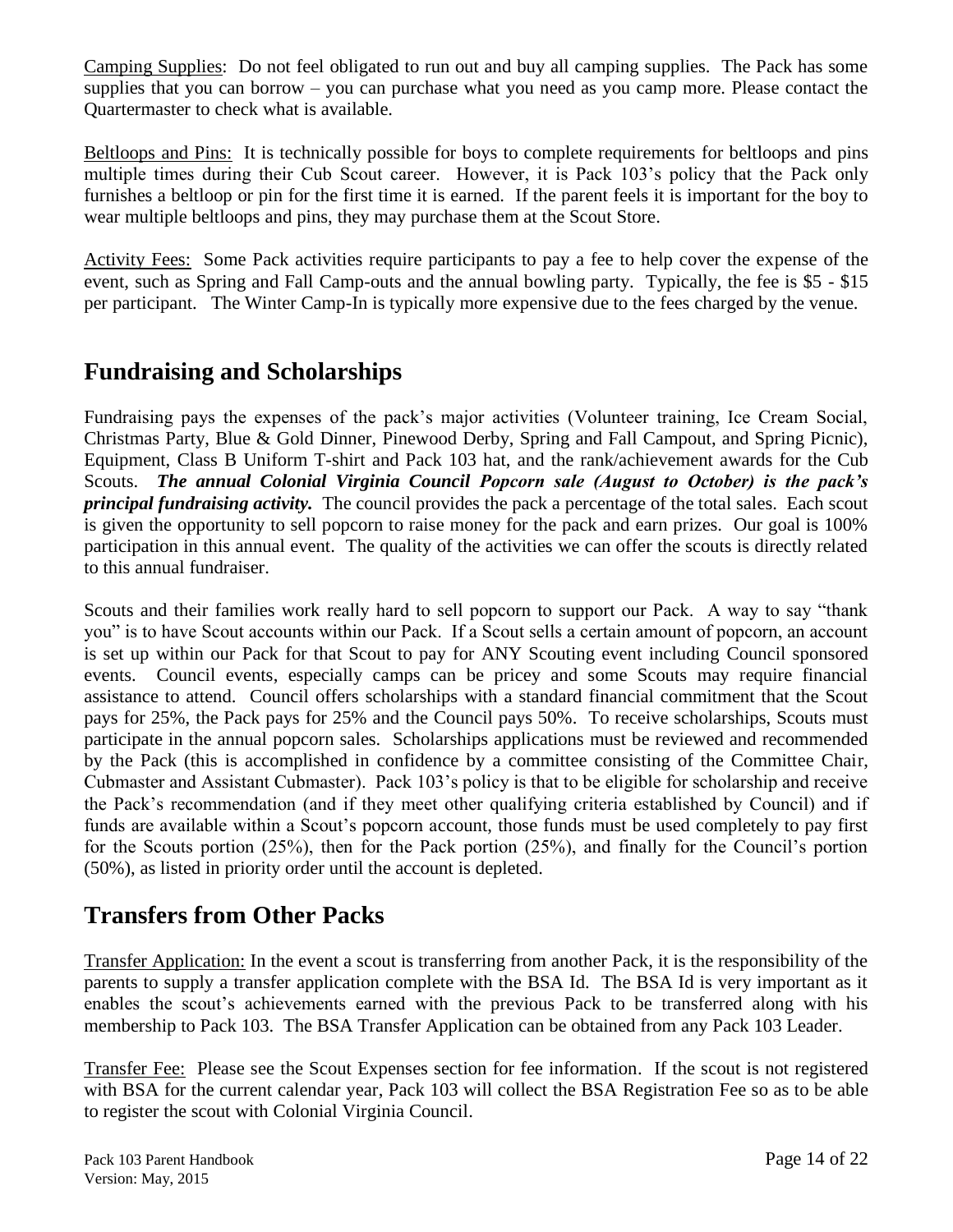Achievements: All achievements registered with BSA by the previous Pack will transfer with the scout to Pack 103 when the BSA Transfer Application is processed by Colonia Virginia Council.

## **Uniforms**

The Cub Scout uniform identifies the organization within our community. We want our scouts to wear it properly and proudly. Pack 103 has two approved uniforms for each member of the pack and are known as "Class A" and Class B". Class B uniforms can be used during den and pack outings, such as hiking and camping (where the boys are likely to get dirty). Class A uniforms are used during pack and den meetings or whenever a scout is representing Pack 103 at civic or Council events. In either case, a scout should always present a neat appearance, with shirts tucked in and caps on straight.

Pack 103 provides caps and Class B t-shirts when a boy joins. The cap and T-shirt may be purchased from the Pack afterwards should the scout outgrow or lose these items (contact the Treasurer for current pricing). They are not available from the Scout Store or on-line as they are specific to Pack 103. The Class A uniforms can be purchased at the Scout Store located at 11721 Jefferson Ave, Newport News, VA 23606 (near Oyster Point) or ordered on-line at [www.scoutstuff.org.](http://www.scoutstuff.org/) The staff in the Scout Store can help you pick out the right items and below is a list by rank. Sometimes it is easier to ask or look at another scout in the Pack to be sure the patches are properly placed on the uniform. Note that Webelos may choose to continue to wear the Blue Cub Scout uniform or buy the Tan/Olive Boy Scout uniform. This choice is helpful for growing scouts or scouts with younger brothers. The Tan/Olive Boy Scout uniform is required when bridging to Boy Scouts.

#### **All Ranks**

*Class B*

- Pack 103 Hat (provided upon joining)
- Pack 103 T-shirt (provided upon joining)
- Navy Blue pants (jeans) or Navy Blue shorts (no cut-offs) or Olive pants/shorts for adults
- Closed toed shoes or boots (no sandals, or 'Crocs')

#### **Tiger Uniforms**

*Class A*

- Pack 103 Hat (provided upon joining)
- Tiger Cub Handbook
- Orange Tiger Neckerchief
- Tiger Neckerchief slide
- Tiger Brass Belt Buckle
- Blue Cub Scout Shirt
	- o World Crest Patch
		- o American Flag Patch (sold on shirt)
		- o Den Number Strip
		- o Colonial Virginia Council Patch
		- o 70 Year (in 2012) Veteran Unit Bar\*
	- o 1, 0, & 3 Unit Number Patches\*
- Blue Cub Scout belt



Version: May, 2015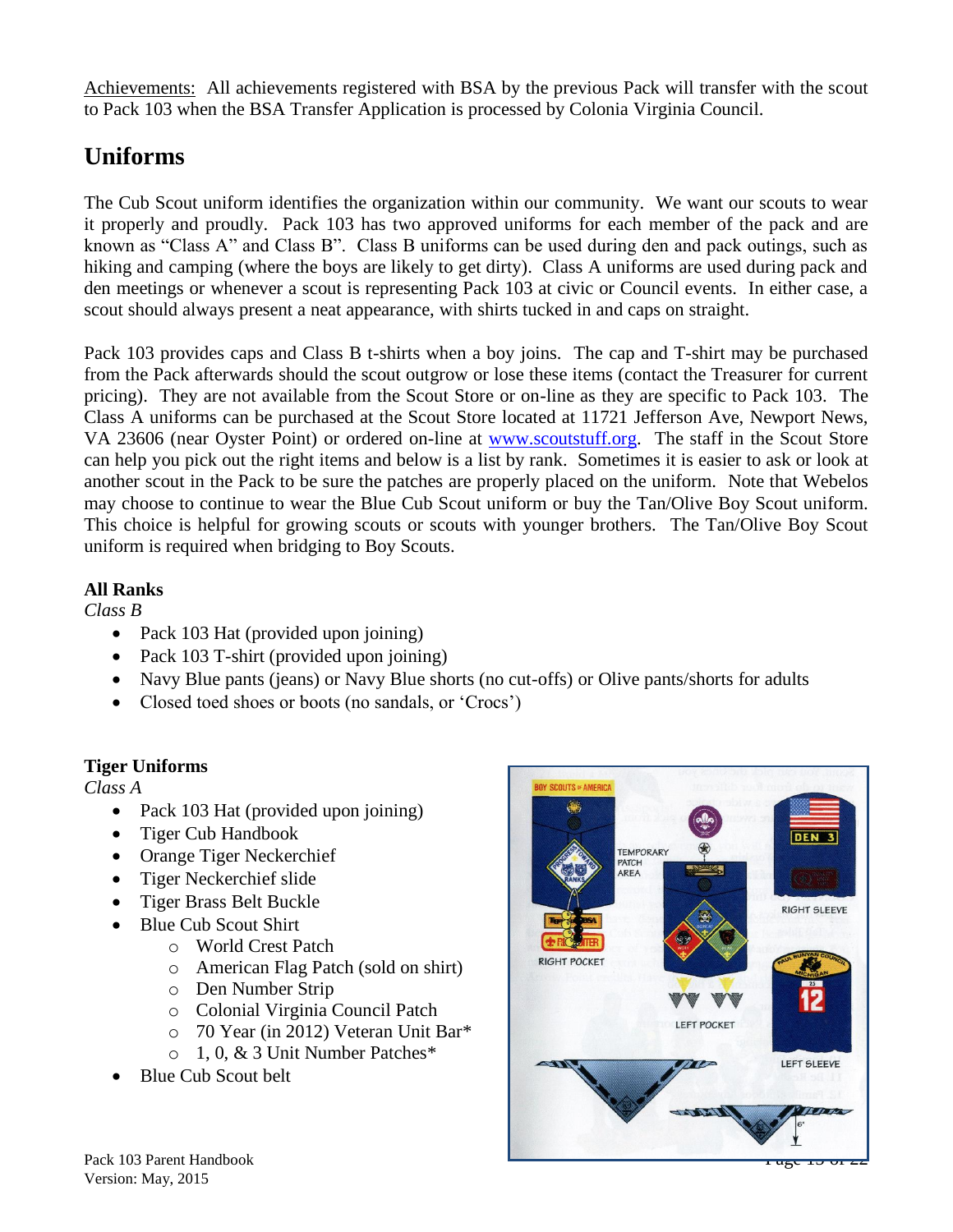- Navy Blue pants (jeans) or Navy Blue shorts (no cut-offs)
- Navy Blue socks
- Closed toed shoes or boots (no sandals, or 'Crocs')

#### **Wolf Uniforms**

*Class A*

- Pack 103 Hat (provided upon joining)
- Wolf Cub Handbook
- Yellow Wolf Neckerchief
- Wolf Neckerchief slide
- Cub Scout Brass Belt Buckle
- Blue Cub Scout Shirt
	- o World Crest Patch
	- o American Flag Patch (sold on shirt)
	- o Den Number Strip
	- o Colonial Virginia Council Patch
	- o 70 Year (in 2012) Veteran Unit Bar\*
	- o 1, 0, & 3 Unit Number Patches\*
- Blue Cub Scout belt
- Navy Blue pants (jeans) or Navy Blue shorts (no cut-offs)
- Navy Blue socks
- Closed toed shoes or boots (no sandals, or 'Crocs')

#### **Bear Uniforms**

*Class A*

- Pack 103 Hat (provided upon joining)
- Bear Cub Handbook
- Lt. Blue Bear Neckerchief
- Bear Neckerchief slide
- Cub Scout Brass Belt Buckle
- Blue Cub Scout Shirt
	- o World Crest Patch
	- o American Flag Patch (sold on shirt)
	- o Den Number Strip
	- o Colonial Virginia Council Patch
	- o 70 Year (in 2012) Veteran Unit Bar\*
	- o 1, 0, & 3 Unit Number Patches\*
- Blue Cub Scout belt
- Navy Blue pants (jeans) or Navy Blue shorts (no cut-offs)
- Navy Blue socks
- Closed toed shoes or boots (no sandals, or 'Crocs')

#### **Webelos Uniforms (Blue Version)**

*Class A*

• Pack 103 Hat (provided upon joining)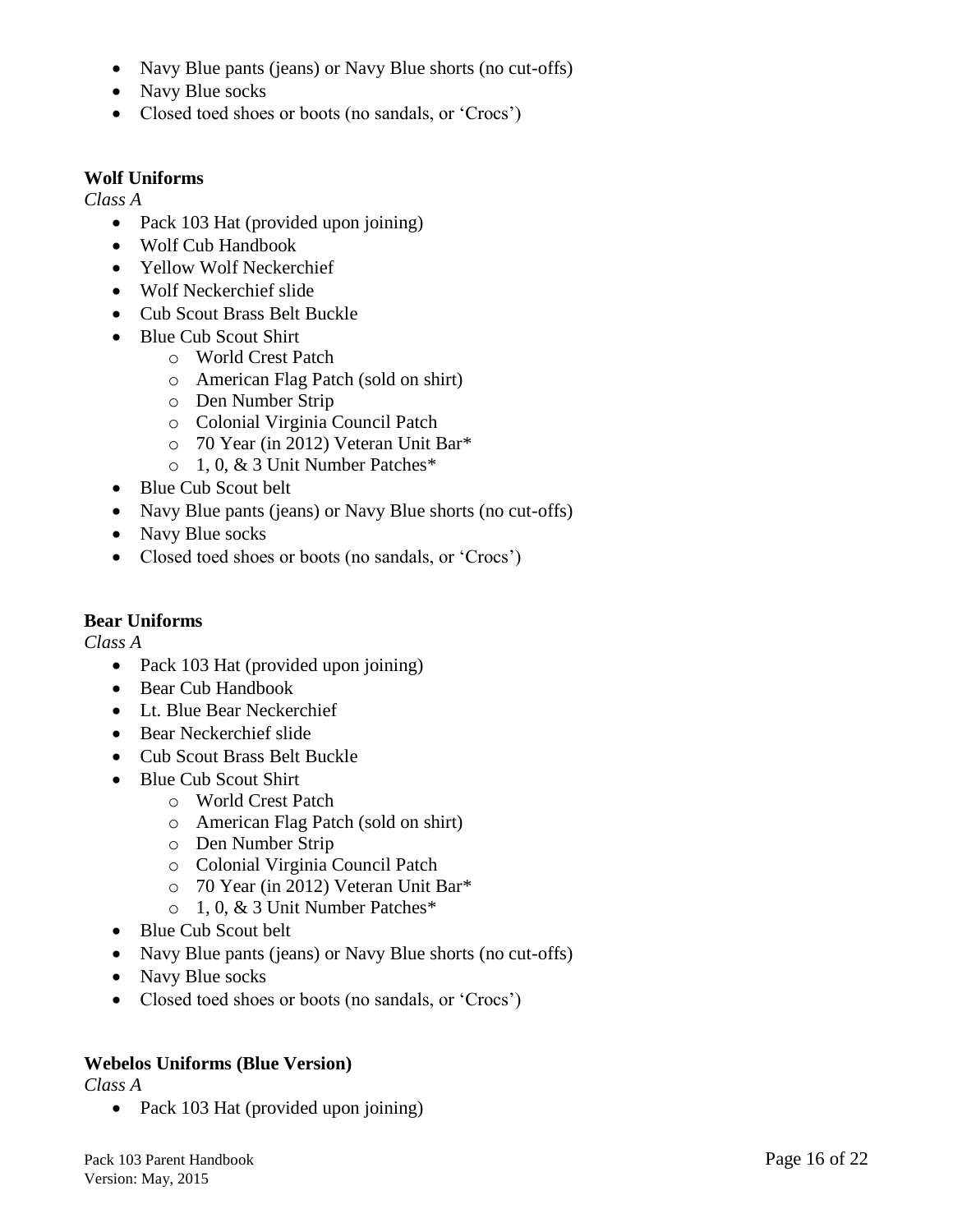- Webelos Scout Handbook
- Plaid Webelos Neckerchief
- Webelos Neckerchief slide
- Webelos Brass Belt Buckle
- Blue Cub Scout Shirt
	- o World Crest Patch
	- o American Flag Patch (sold on shirt)
	- o Den Number Strip
	- o Colonial Virginia Council Patch
	- o 70 Year (in 2012) Veteran Unit Bar\*
	- o 1, 0, & 3 Unit Number Patches\*
	- o Webelos Colors (Webelos name plate with color ribbons)
- Blue Cub Scout belt
- Navy Blue pants (jeans) or Navy Blue shorts (no cut-offs)
- Navy Blue socks
- Closed toed shoes or boots (no sandals, or 'Crocs')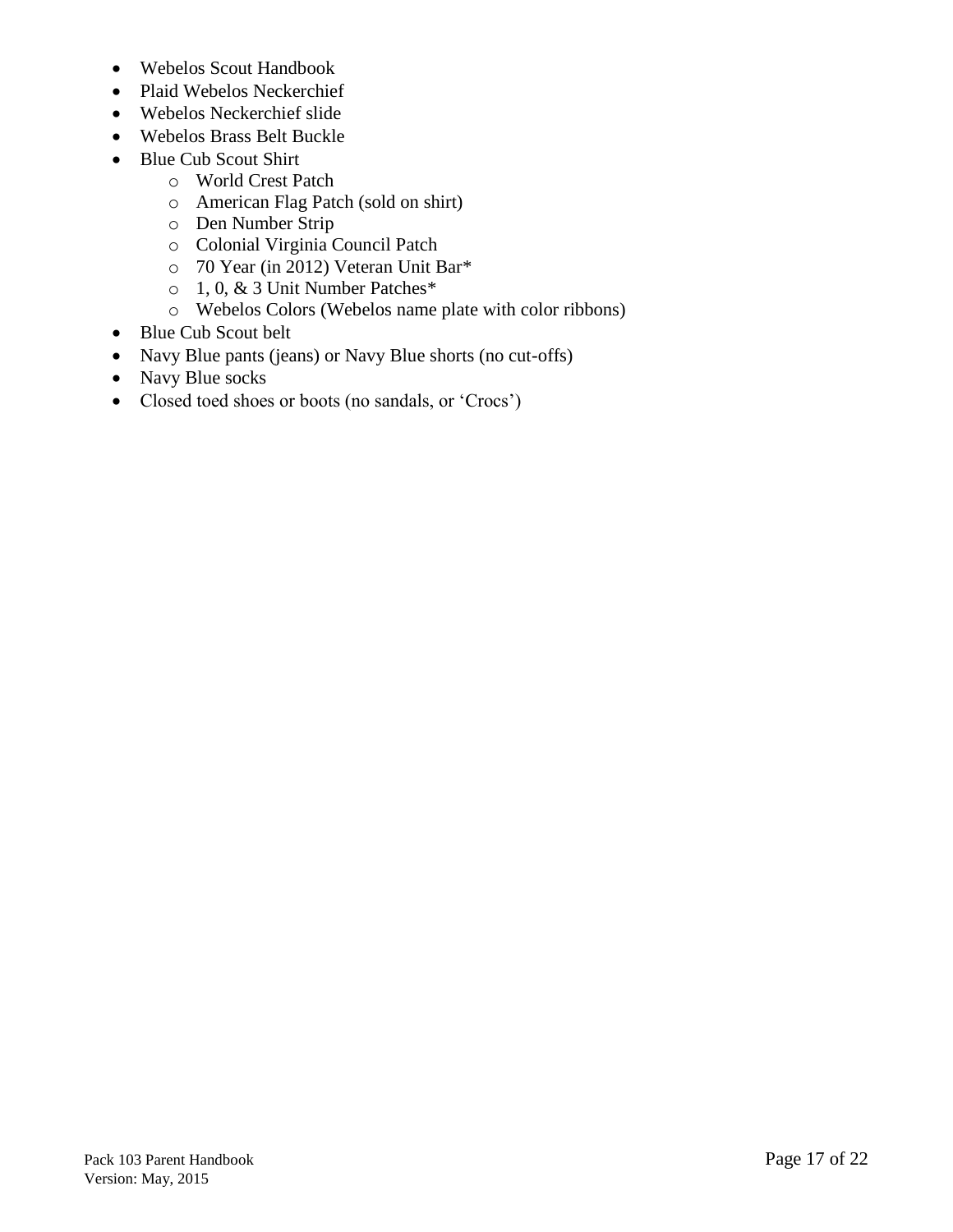#### **Webelos Uniforms (Tan Version)**

*Class A*

- Pack 103 Hat (provided upon joining)
- Webelos Scout Handbook
- Plaid Webelos Neckerchief
- Webelos Neckerchief slide
- Tan Boy Scout Shirt
	- o World Crest Patch
	- o American Flag Patch (sold on shirt)
	- o Den Number Strip
	- o Colonial Virginia Council Patch
	- o 70 Year (in 2012) Veteran Unit Bar\*
	- o 1, 0, & 3 Unit Number Patches\*
	- o Webelos Colors (Webelos name plate with color ribbons)
	- o Blue Epaulettes (shoulder loops)
- Blue Cub Scout belt with earned beltloops or Olive Boy Scout belt (beltloops will not fit on wider olive belts)
- Webelos Brass Belt Buckle (if using blue belt)
- Olive pants or Olive shorts
- Olive socks
- Closed toed shoes or boots (no sandals, or 'Crocs')

#### **Adult Leader Uniforms**

*Class A*

- Pack 103 Hat (provided upon joining)
- Dark Blue Leader Neckerchief or Bolo tie
- Leaders Neckerchief slide
- Tan Boy Scout Shirt
	- o World Crest Patch
	- o American Flag Patch (sold on shirt)
	- o Den Number Strip (if a den leader or assistant den leader)
	- o Colonial Virginia Council Patch
	- o 70 Year (in 2012) Veteran Unit Bar\*
	- o 1, 0, & 3 Unit Number Patches\*
	- o Blue Epaulettes (shoulder loops)
- Olive Boy Scout belt
- Olive pants or Olive shorts
- Olive socks
- Closed toed shoes or boots (no sandals, or 'Crocs')

\*Note that Pack 103 has a limited number of pre-made custom Unit Number and Veteran Bar combined patches. Check with the advancement coordinator for pricing and availability.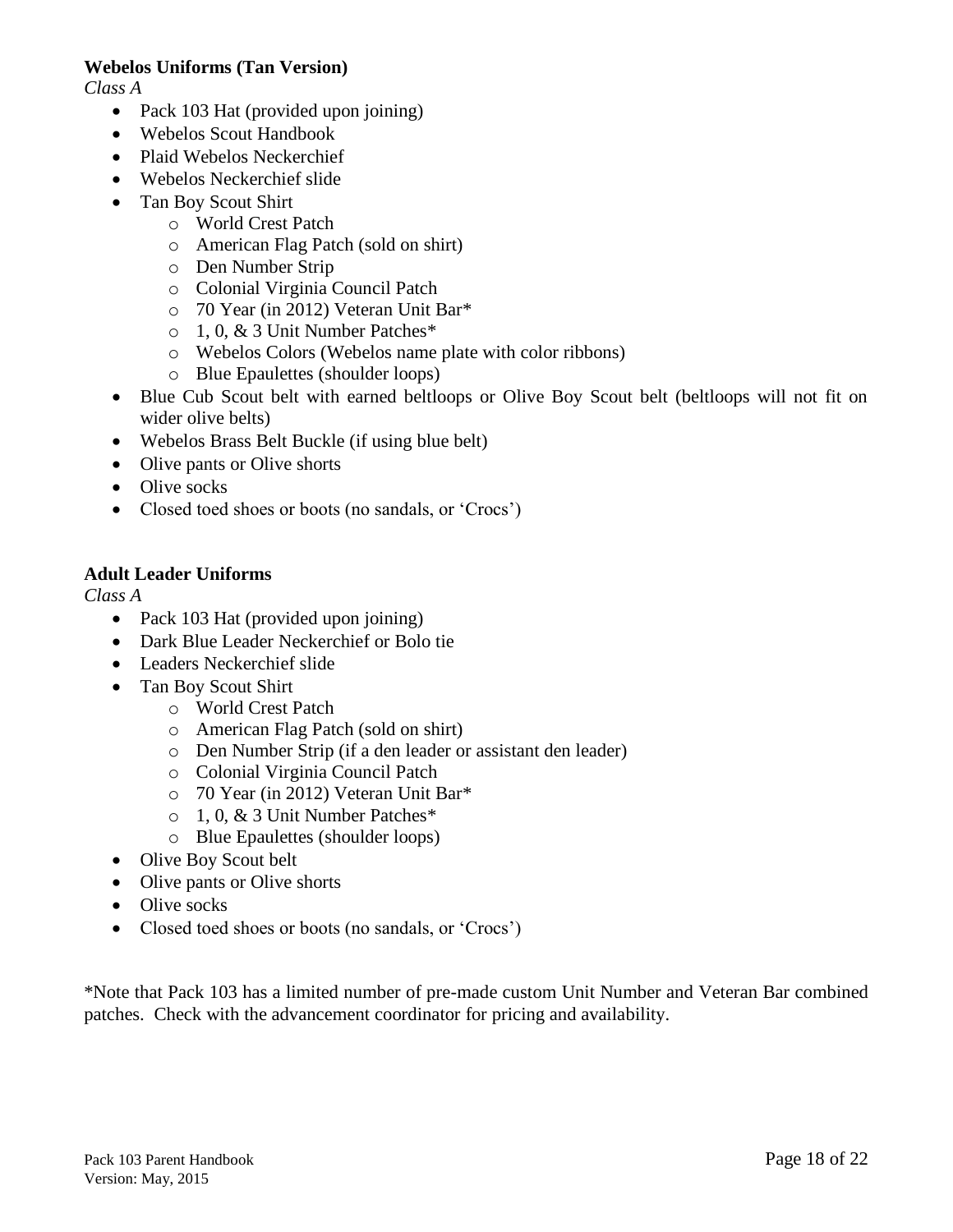## **Training**

A good Pack is one with trained leaders, parents, and youth. The following are the key training courses that parents should participate in:

- Youth Protection<sup>1,2,3</sup>
- This is Scouting (replaces New Leader Essentials)<sup>1,2</sup>

If you decide you want to be a leader, then you may be required to take additional training:

- Leader Specific Training<sup>1,2</sup>
- $\bullet$  Cub Scout Fast Start<sup>1,2</sup>
- Weather Hazards<sup>1,2</sup>
- BALOO
- $\bullet$  OWL
- Health and Safety
- Safe Swim Defense<sup>2</sup>
- Trek Safely<sup>2</sup>
- Safety Afloat<sup>2</sup>
- $\bullet$  Climb on Safely<sup>2</sup>
- Leave No Trace
- University of Scouting

<sup>1</sup> Required for all leaders

<sup>2</sup> Course available online at  $\frac{http://myscoutingscouting.org}{http://myscoutingscouting.org}$ <sup>3</sup>Required for all Tiger Parents and recommended for all parents.

## **Rules**

To be sure everyone is safe, we have established a core set of rules that each scout, sibling, and parent must follow. Some are based upon BSA regulations for scout safety, others are meant to ensure respect to our Chartered Organization for the use of their facilities, and the rest are simply common sense and good manners that we expect from our your scouts.

- 1. All Scouts must be escorted to and from the Den's meeting place (room). There will be no dropping off or picking up in front of the building. This is a safety rule and will be closely enforced. Also, please be prompt when bringing and picking up your son from the meeting.
- 2. Respect the meeting place and follow the "Leave No Trace" guidelines.
	- Scouts should not use the equipment (toys/schools supplies, etc) or other items in the meeting place unless authorized by the Den leader.
	- Every scout will work with the other scouts in their Den to leave the meeting place as clean as, or cleaner than, how it started.
- 3. Scouts must implement the Buddy System at all times. Scouts must remain in their meeting place for the duration of the meeting. The only reason a scout should leave the room is for an "emergency" trip to the restroom - and that should be with a buddy.
	- Do not send a scout back in to get something while you wait in the car.
	- Do not leave the scout unattended in the car while you run back in to get something.
	- Do not send your child to the restroom that doesn't count for being a buddy.
	- Do not stop to talk and allow your child to walked down the hall and out to the car.
	- Do not leave your scout when only one adult is present.
- 4. No electronic games/devices at scouting events. The purpose of the program is to encourage the scouts to interact with others; games/devices are counterproductive to that goal.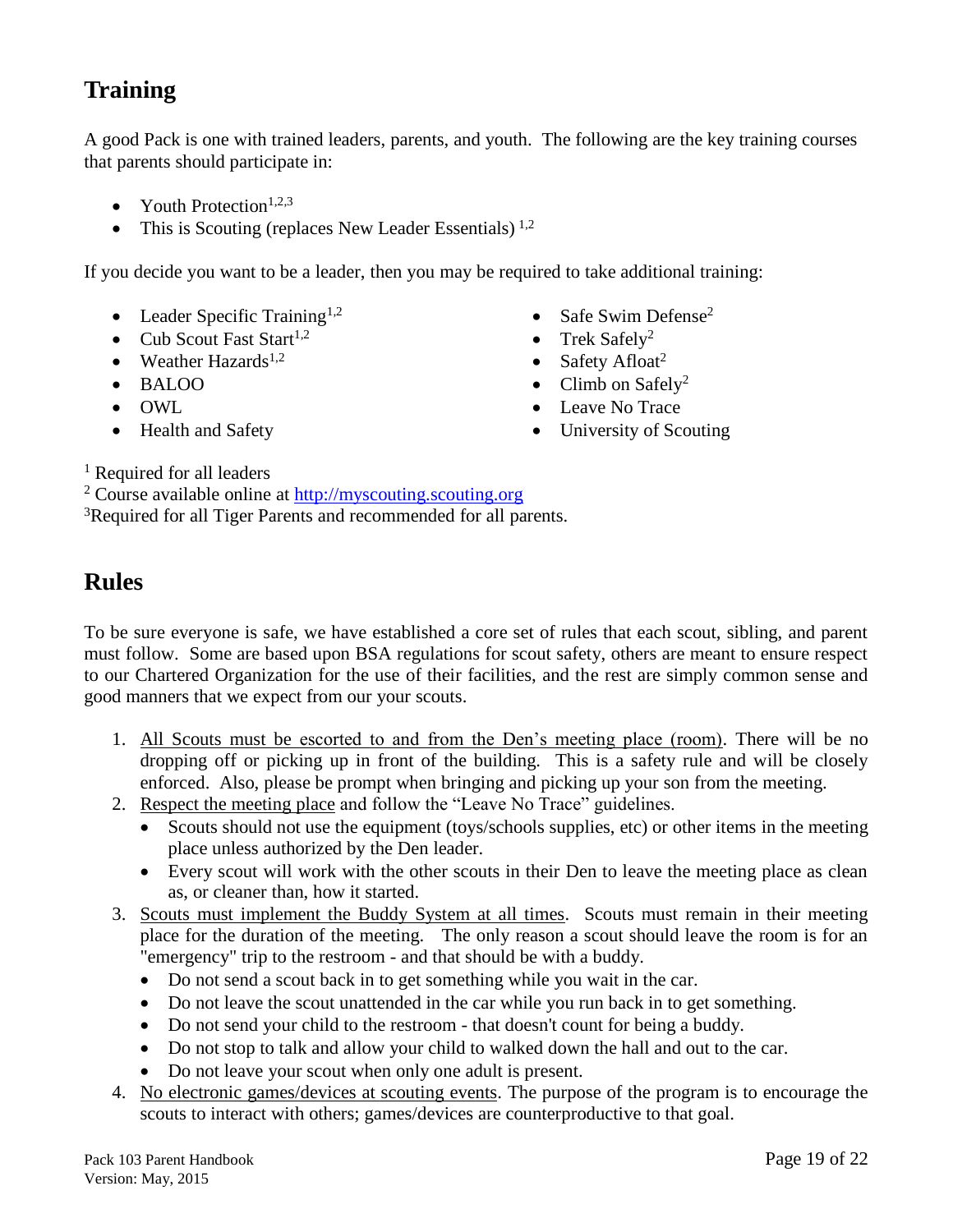## **Pack 103 Code of Conduct**

| <b>Scouts</b>                                                                                                                                                                                                                                                | <b>Parents</b>                                                                                                                                                                                                                                                                                                                                                                                                                               |
|--------------------------------------------------------------------------------------------------------------------------------------------------------------------------------------------------------------------------------------------------------------|----------------------------------------------------------------------------------------------------------------------------------------------------------------------------------------------------------------------------------------------------------------------------------------------------------------------------------------------------------------------------------------------------------------------------------------------|
| Be on time.<br>Wear the Scout uniform properly, as<br>shown in each Scout handbook.<br>When the Scout Sign is up, only adult<br>leaders speak ·<br>Follow Akela's instructions and help others<br>to follow them.<br>Take pride in yourself, your Pack, your | <b>PARENTAL LEADERSHIP:</b> Cub Scouting is<br>based on parent/son participation. The success of<br>Pack 103's Scouting program is based entirely on<br>our parents - no parent involvement, no activities.<br>Parents are expected to contribute in these ways:<br>Accompany your Cub Scout to Pack and Den<br>$\bullet$<br>activities<br>Help organize one special event each year<br>$\bullet$<br>(e.g., Pinewood Derby, Christmas party, |
| community and your country.<br>Most Den and Pack meetings are held at<br>the Williamsburg United Methodist<br>Church, our charter organization, and<br>Scouts should behave with reverence while<br>in the building $\cdot$<br><b>DO YOUR BEST</b>           | Blue and Gold Banquet)<br>Help plan and run one Den meeting program<br>$\bullet$<br>a year<br>Read your Scout's handbook and work with<br>٠<br>your Scout on activities not covered in Den<br>meetings. Cub Scouting is an opportunity for<br>parents and Scouts to spend time learning<br>and doing things together.                                                                                                                        |
|                                                                                                                                                                                                                                                              | Track<br>Scout's<br>you<br>$\bullet$<br>progress<br><sub>on</sub><br>ScoutTrack.com.<br>Assist in maintaining order during any Pack<br>$\bullet$<br>or Den function PACK                                                                                                                                                                                                                                                                     |

## **Discipline Process**

Being a Cub Scout is a privilege, not a right. Pack discipline is meant to ensure the safety and best interest of all our Cub Scouts. Discipline at Pack and Den events is at the discretion of the Scout leaders in accordance with the following guidelines:

- Failure to obey a rule will result in the following action:
	- -- *First warning*: A verbal instruction

-- *Second warning*: A time-out or removal from an activity. In the case of dangerous behavior, a Scout leader may choose to proceed directly to this warning

-- *Third warning:* Parents will be asked to remove a Scout for the remainder of the activity.

- In the case of repetitive behavior, Den leaders may require parents to participate more directly with their Scout in Den functions.
- Den leaders have the right to exclude a Cub Scout from their Den for reasons of continuing misconduct. The situation will be reviewed by the Pack Committee and the Cub Scout's parents. In extreme cases the Scout may be dismissed from the Pack.
- Non-Scout siblings are welcome at many Pack 103 functions, but parents are responsible for the conduct of their non-Scout children at all times. Parents may be asked to remove disruptive children from these events.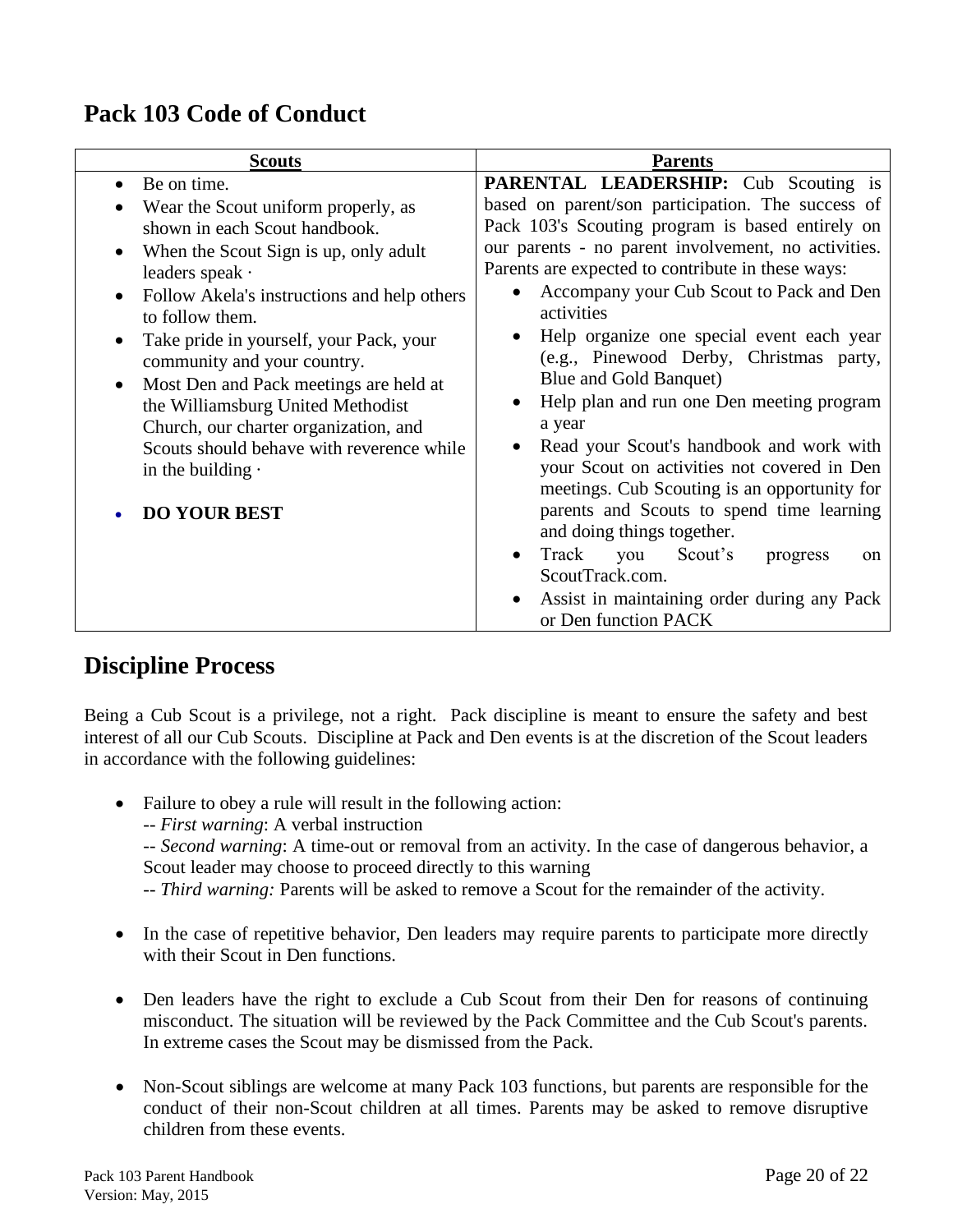No Scout or adult in attendance at a Cub Scout function is permitted to use alcohol or illegal drugs. Any Scout or adult in violation of this rule will be suspended for 30 days, pending an expulsion review by the Pack Committee. Adult tobacco use is strongly discouraged at Pack functions; if tobacco must be used, it should be a minimum of 100 yards from the Scouting program and should be outside the view of the Scouts or members of the public.

## **Oath, Law, Motto**

#### **Cub Scout Oath:**

On my honor I will do my best to do my duty to God and my country and to obey the Scout Law; To help other people at all times; To keep myself physically strong, mentally awake, and morally straight.

#### **Cub Scout Law:**

A Scout is trustworthy, loyal, helpful, friendly, courteous, kind, obedient, cheerful, thrifty, brave, clean, and reverent.

#### **Cub Scout Motto:**

Do your best.